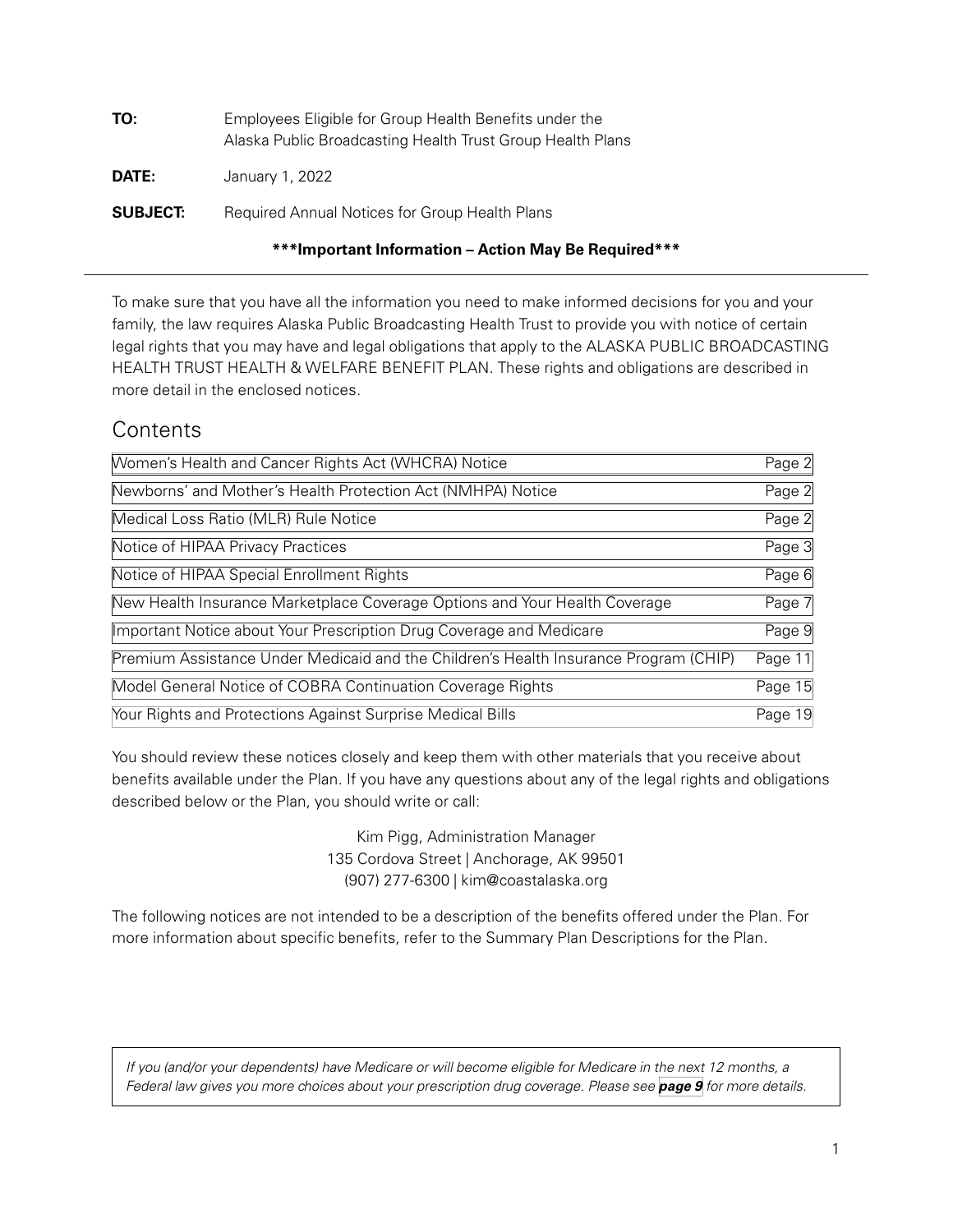# Women's Health and Cancer Rights Act (WHCRA) Notice

# <span id="page-1-0"></span>**Enrollment Notice**

If you have had or are going to have a mastectomy, you may be entitled to certain benefits under the Women's Health and Cancer Rights Act of 1998 (WHCRA). For individuals receiving mastectomy-related benefits, coverage will be provided in a manner determined in consultation with the attending physician and the patient, for:

- All stages of reconstruction of the breast on which the mastectomy was performed;
- Surgery and reconstruction of the other breast to produce a symmetrical appearance;
- Prostheses; and
- Treatment of physical complications of the mastectomy, including lymphedema.

These benefits will be provided subject to the same deductibles and coinsurance applicable to other medical and surgical benefits provided under this plan. Therefore, the following deductibles and coinsurance apply:

• HP HSA AGG \$2000/20%/\$3500 Essentials + Vision

If you would like more information on WHCRA benefits, contact your plan administrator:

Kim Pigg Administration Manager (907) 277-6300 kim@coastalaska.org

# **Annual Notice**

Do you know that your plan, as required by the Women's Health and Cancer Rights Act of 1998, provides benefits for mastectomy-related services including all stages of reconstruction and surgery to achieve symmetry between the breasts, prostheses, and complications resulting from a mastectomy, including lymphedema? Contact your plan administrator for more information.

# Newborns' and Mother's Health Protection Act (NMHPA) Notice

<span id="page-1-1"></span>Group health plans and health insurance issuers generally may not, under Federal law, restrict benefits for any hospital length of stay in connection with childbirth for the mother or newborn child to less than 48 hours following a vaginal delivery, or less than 96 hours following a cesarean section. However, Federal law generally does not prohibit the mother's or newborn's attending provider, after consulting with the mother, from discharging the mother or her newborn earlier than 48 hours (or 96 hours as applicable). In any case, plans and issuers may not, under Federal law, require that a provider obtain authorization from the plan or the insurance issuer for prescribing a length of stay not in excess of 48 hours (or 96 hours).

# Medical Loss Ratio (MLR) Rule Notice

<span id="page-1-2"></span>The Affordable Care Act requires health insurers in the individual and small group markets to spend at least 80 percent of the premiums they receive on health care services and activities to improve health care quality (in the large group market of 51+ employees, this amount is 85 percent). This is referred to as the Medical Loss Ratio (MLR) rule or the 80/20 rule. If a health insurer does not spend at least 80 (85 for large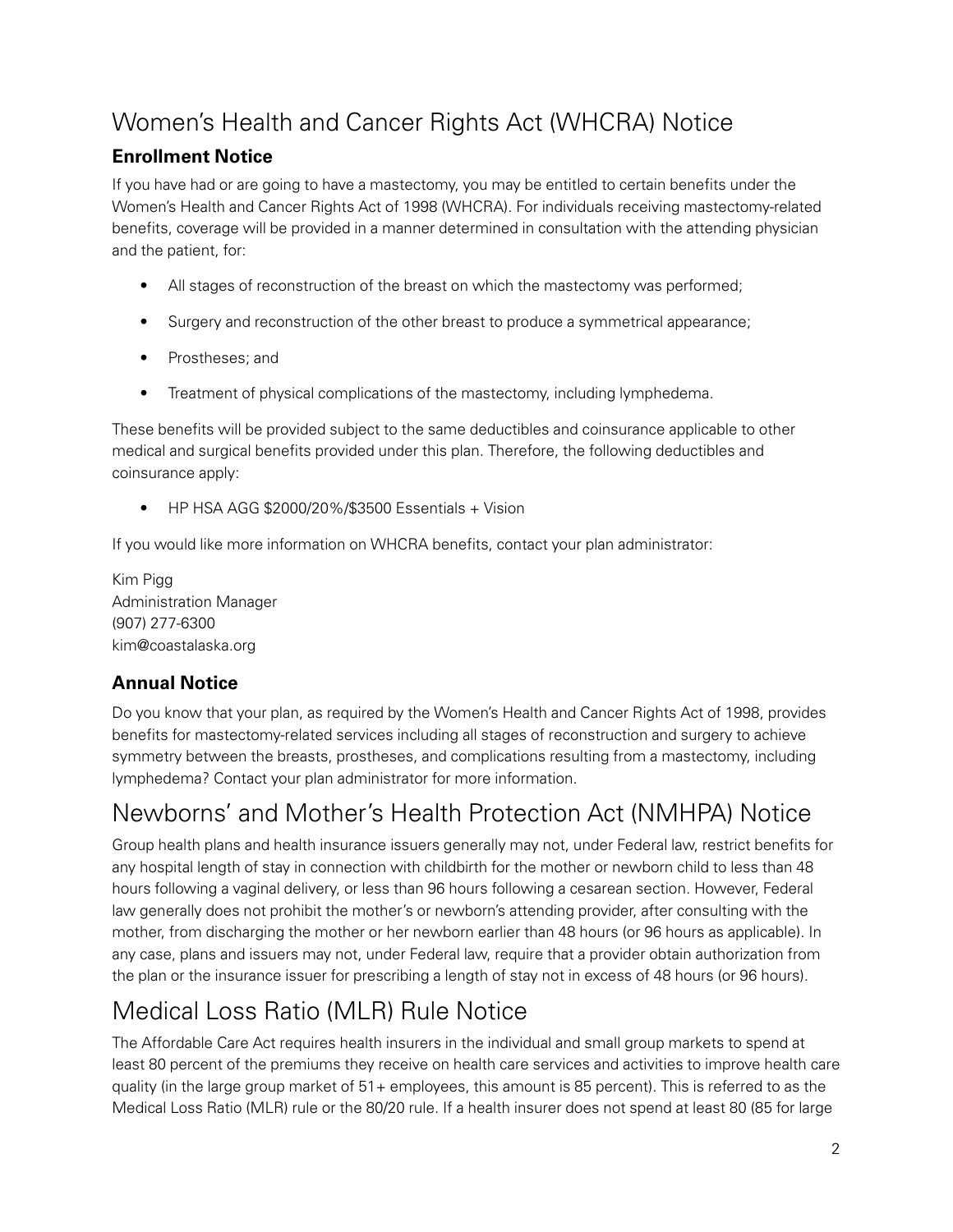<span id="page-2-0"></span>groups) percent of the premiums it receives on health care services and activities to improve health care quality, the insurer must rebate the difference.

# Notice of HIPAA Privacy Practices

### **This notice describes how medical information about you may be used and disclosed and how you can get access to this information. Please review it carefully.**

This notice is intended to inform you of the privacy practices followed by the Alaska Public Broadcasting Health Trust Health Plan and the Plan's legal obligations regarding your protected health information under the Health Insurance Portability and Accountability Act of 1996 (HIPAA). The notice also explains the privacy rights you and your family members have as participants of the Plan. It is effective on 10/22/2021.

The Plan often needs access to your protected health information in order to provide payment for health services and perform plan administrative functions. We want to assure the plan participants covered under the Plan that we comply with federal privacy laws and respect your right to privacy. Alaska Public Broadcasting Health Trust requires all members of our workforce and third parties that are provided access to protected health information to comply with the privacy practices outlined below.

# **Protected Health Information**

Your protected health information is protected by the HIPAA Privacy Rule. Generally, protected health information is information that identifies an individual created or received by a health care provider, health plan or an employer on behalf of a group health plan that relates to physical or mental health conditions, provision of health care, or payment for health care, whether past, present or future.

## **How We May Use Your Protected Health Information**

Under the HIPAA Privacy Rule, we may use or disclose your protected health information for certain purposes without your permission. This section describes the ways we can use and disclose your protected health information.

**Payment.** We use or disclose your protected health information without your written authorization in order to determine eligibility for benefits, seek reimbursement from a third party, or coordinate benefits with another health plan under which you are covered. For example, a health care provider that provided treatment to you will provide us with your health information. We use that information in order to determine whether those services are eligible for payment under our group health plan.

**Health Care Operations.** We use and disclose your protected health information in order to perform plan administration functions such as quality assurance activities, resolution of internal grievances, and evaluating plan performance. For example, we review claims experience in order to understand participant utilization and to make plan design changes that are intended to control health care costs.

**Treatment.** Although the law allows use and disclosure of your protected health information for purposes of treatment, as a health plan we generally do not need to disclose your information for treatment purposes. Your physician or health care provider is required to provide you with an explanation of how they use and share your health information for purposes of treatment, payment, and health care operations.

**As permitted or required by law.** We may also use or disclose your protected health information without your written authorization for other reasons as permitted by law. We are permitted by law to share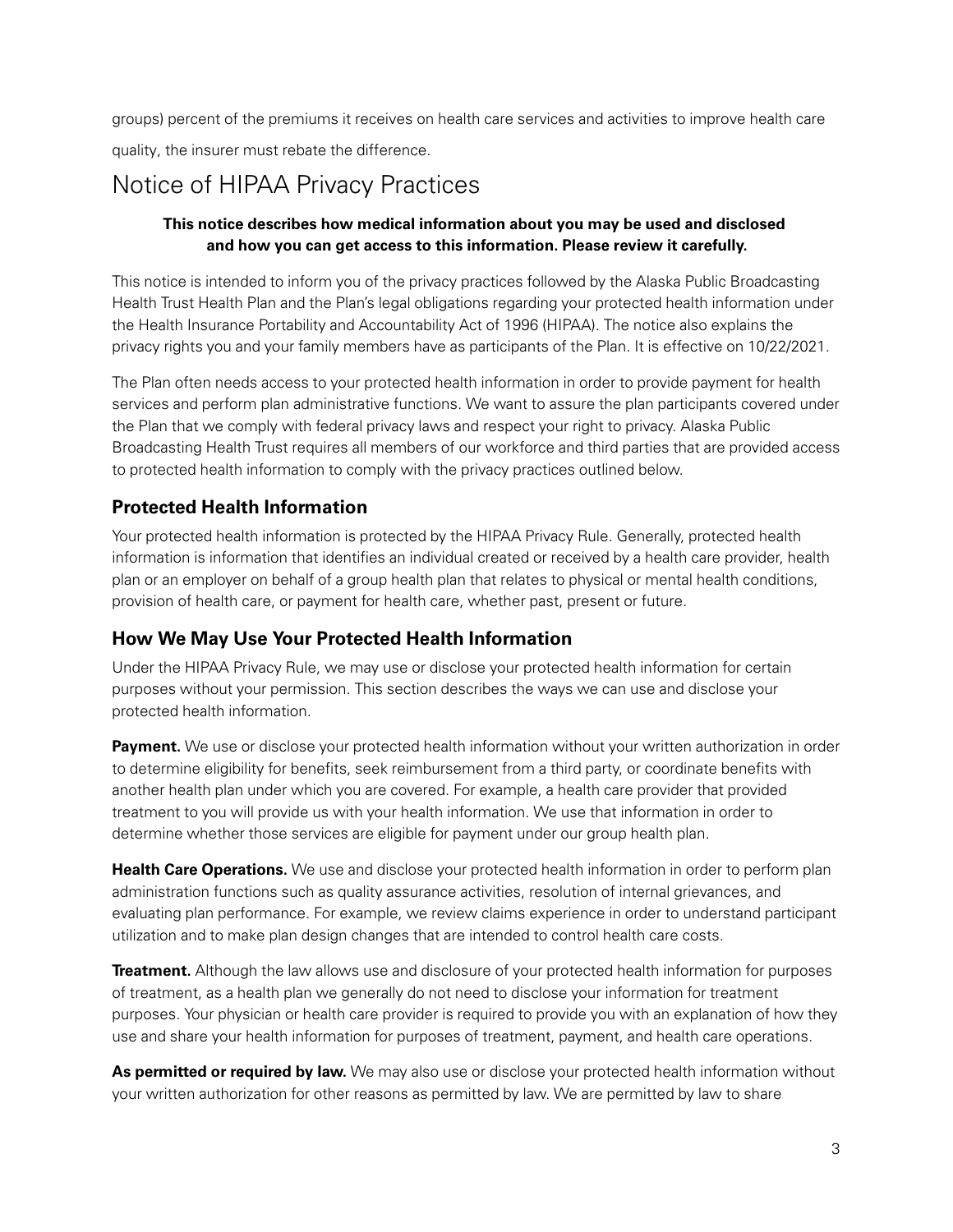information, subject to certain requirements, in order to communicate information on health-related benefits or services that may be of interest to you, respond to a court order, or provide information to further public health activities (e.g., preventing the spread of disease) without your written authorization. We are also permitted to share protected health information during a corporate restructuring such as a merger, sale, or acquisition. We will also disclose health information about you when required by law, for example, in order to prevent serious harm to you or others.

**Pursuant to Your Authorization.** When required by law, we will ask for your written authorization before using or disclosing your protected health information. If you choose to sign an authorization to disclose information, you can later revoke that authorization to prevent any future uses or disclosures.

**To Business Associates.** We may enter into contracts with entities known as Business Associates that provide services to or perform functions on behalf of the Plan. We may disclose protected health information to Business Associates once they have agreed in writing to safeguard the protected health information. For example, we may disclose your protected health information to a Business Associate to administer claims. Business Associates are also required by law to protect protected health information.

**To the Plan Sponsor.** We may disclose protected health information to certain employees of Alaska Public Broadcasting Health Trust for the purpose of administering the Plan. These employees will use or disclose the protected health information only as necessary to perform plan administration functions or as otherwise required by HIPAA, unless you have authorized additional disclosures. Your protected health information cannot be used for employment purposes without your specific authorization.

## **Your Rights**

**Right to Inspect and Copy.** In most cases, you have the right to inspect and copy the protected health information we maintain about you. If you request copies, we will charge you a reasonable fee to cover the costs of copying, mailing, or other expenses associated with your request. Your request to inspect or review your health information must be submitted in writing to the person listed below. In some circumstances, we may deny your request to inspect and copy your health information. To the extent your information is held in an electronic health record, you may be able to receive the information in an electronic format.

**Right to Amend.** If you believe that information within your records is incorrect or if important information is missing, you have the right to request that we correct the existing information or add the missing information. Your request to amend your health information must be submitted in writing to the person listed below. In some circumstances, we may deny your request to amend your health information. If we deny your request, you may file a statement of disagreement with us for inclusion in any future disclosures of the disputed information.

**Right to an Accounting of Disclosures.** You have the right to receive an accounting of certain disclosures of your protected health information. The accounting will not include disclosures that were made (1) for purposes of treatment, payment or health care operations; (2) to you; (3) pursuant to your authorization; (4) to your friends or family in your presence or because of an emergency; (5) for national security purposes; or (6) incidental to otherwise permissible disclosures.

Your request for an accounting must be submitted in writing to the person listed below. You may request an accounting of disclosures made within the last six years. You may request one accounting free of charge within a 12-month period.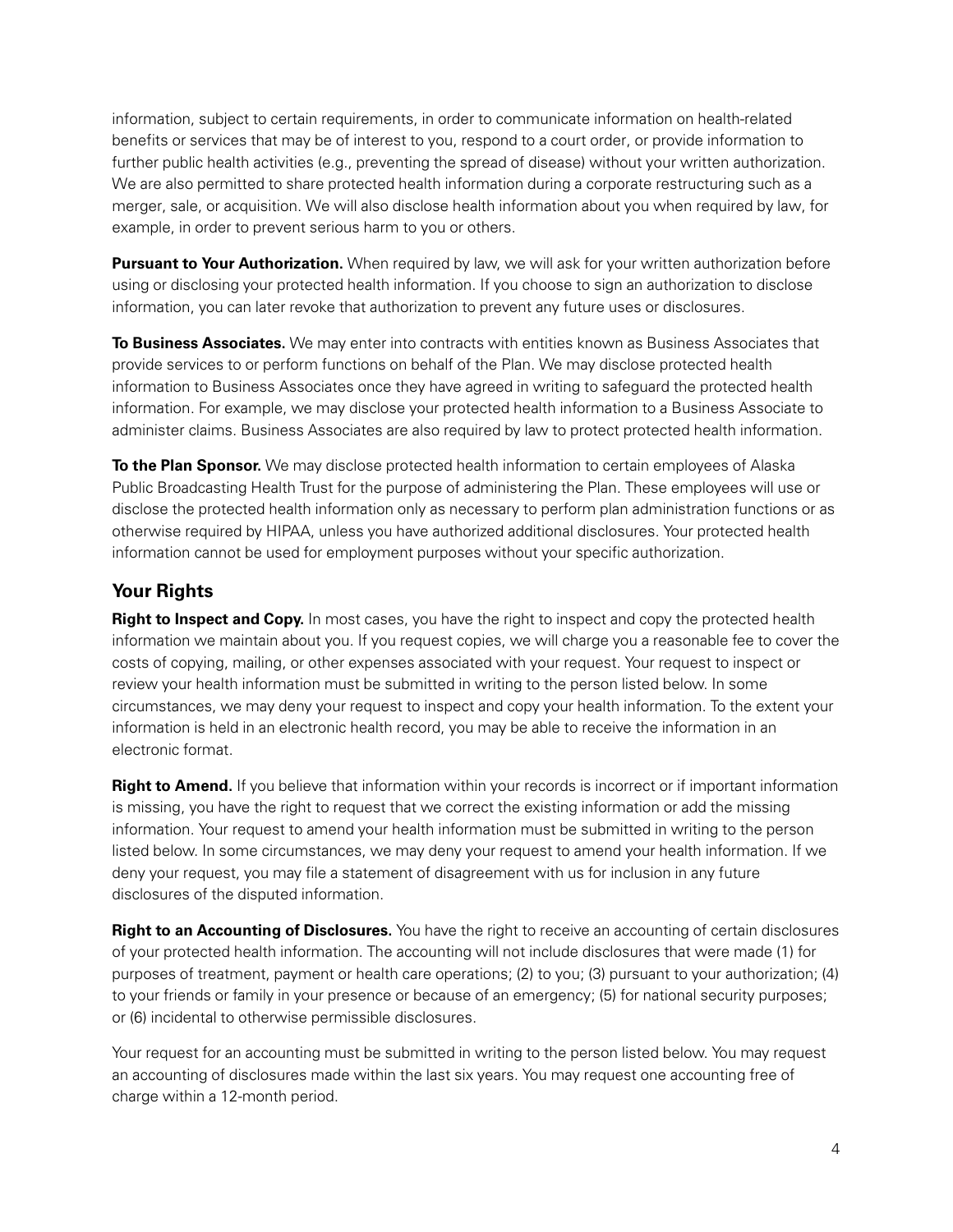**Right to Request Restrictions.** You have the right to request that we not use or disclose information for treatment, payment, or other administrative purposes except when specifically authorized by you, when required by law, or in emergency circumstances. You also have the right to request that we limit the protected health information that we disclose to someone involved in your care or the payment for your care, such as a family member or friend.

Your request for restrictions must be submitted in writing to the person listed below. We will consider your request, but in most cases are not legally obligated to agree to those restrictions. However, we will comply with any restriction request if the disclosure is to a health plan for purposes of payment or health care operations (not for treatment) and the protected health information pertains solely to a health care item or service that has been paid for out-of-pocket and in full.

**Right to Request Confidential Communications.** You have the right to receive confidential communications containing your health information. Your request for restrictions must be submitted in writing to the person listed below. We are required to accommodate reasonable requests. For example, you may ask that we contact you at your place of employment or send communications regarding treatment to an alternate address.

**Right to be Notified of a Breach.** You have the right to be notified in the event that we (or one of our Business Associates) discover a breach of your unsecured protected health information. Notice of any such breach will be made in accordance with federal requirements.

**Right to Receive a Paper Copy of this Notice.** If you have agreed to accept this notice electronically, you also have a right to obtain a paper copy of this notice from us upon request. To obtain a paper copy of this notice, please contact the person listed below.

**Our Legal Responsibilities.** We are required by law to protect the privacy of your protected health information, provide you with certain rights with respect to your protected health information, provide you with this notice about our privacy practices, and follow the information practices that are described in this notice.

We may change our policies at any time. In the event that we make a significant change in our policies, we will provide you with a revised copy of this notice. You can also request a copy of our notice at any time. For more information about our privacy practices, contact the person listed below.

If you have any questions or complaints, please contact:

Kim Pigg Administration Manager (907) 277-6300 kim@coastalaska.org

### **Complaints**

If you are concerned that we have violated your privacy rights, or you disagree with a decision we made about access to your records, you may contact the person listed above. You also may send a written complaint to the U.S. Department of Health and Human Services — Office of Civil Rights. The person listed above can provide you with the appropriate address upon request or you may visit **www.hhs.gov/ocr** for further information. You will not be penalized or retaliated against for filing a complaint with the Office of Civil Rights or with us.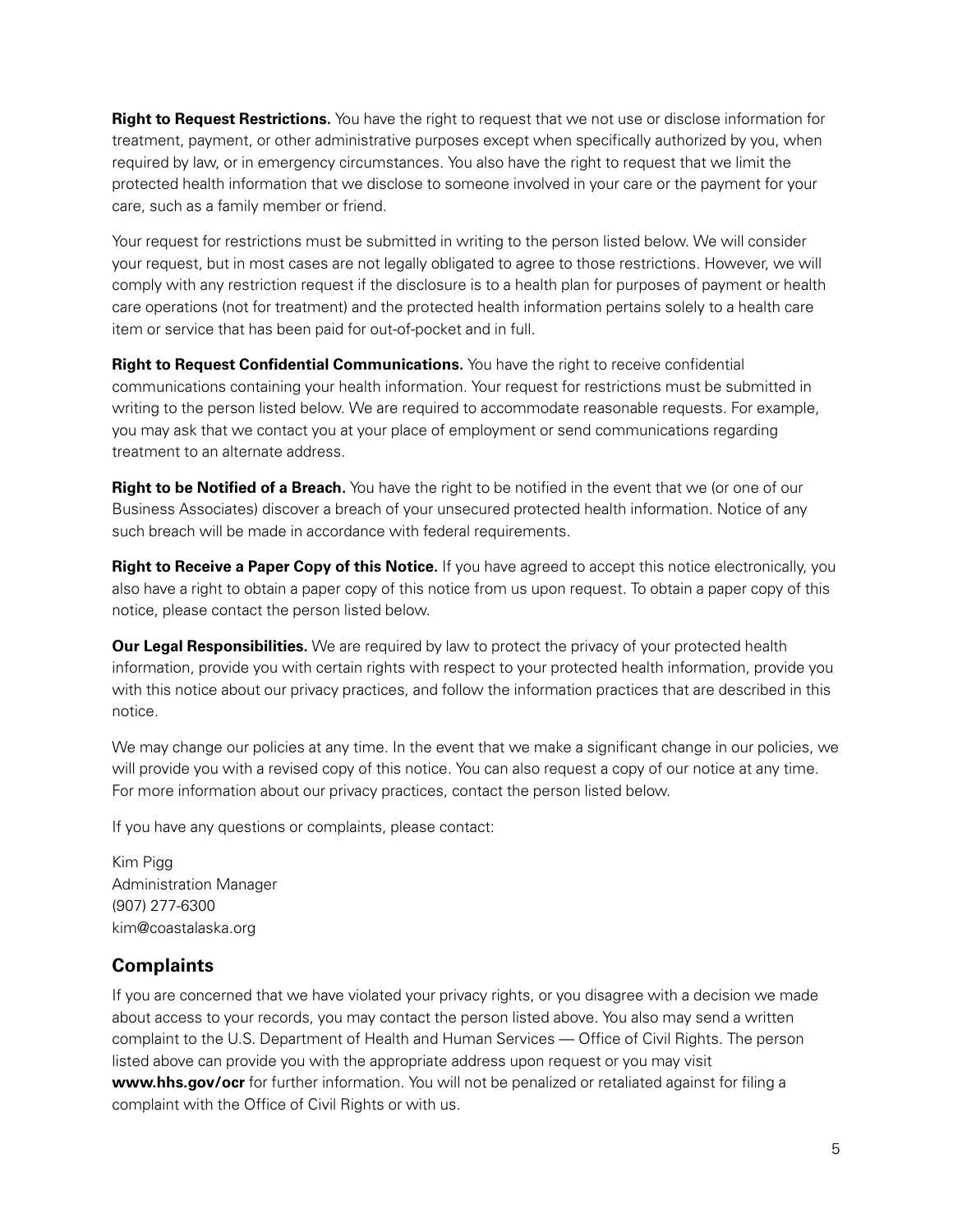# <span id="page-5-0"></span>Notice of HIPAA Special Enrollment Rights

This notice is being provided to ensure that you understand your right to apply for group health insurance coverage. You should read this notice even if you plan to waive coverage at this time.

# **Loss of Other Coverage**

If you are declining coverage for yourself or your dependents (including your spouse) because of other health insurance or group health plan coverage, you may be able to enroll yourself and your dependents in this plan if you or your dependents lose eligibility for that other coverage (or if the employer stops contributing toward your or your dependents' other coverage). However, you must request enrollment within 30 days after your or your dependents' other coverage ends (or after the employer stops contributing toward the other coverage).

In addition, if you have a new dependent as a result of marriage, birth, adoption, or placement for adoption, you may be able to enroll yourself and your dependents. However, you must request enrollment within 30 days after the marriage, birth, adoption, or placement for adoption.

# **Medicaid or CHIP**

If you or your dependents lose eligibility for coverage under Medicaid or the Children's Health Insurance Program (CHIP) or become eligible for a premium assistance subsidy under Medicaid or CHIP, you may be able to enroll yourself and your dependents. You must request enrollment within 60 days of the loss of Medicaid or CHIP coverage or the determination of eligibility for a premium assistance subsidy.

To request special enrollment or obtain more information, please contact:

Kim Pigg Administration Manager (907) 277-6300 kim@coastalaska.org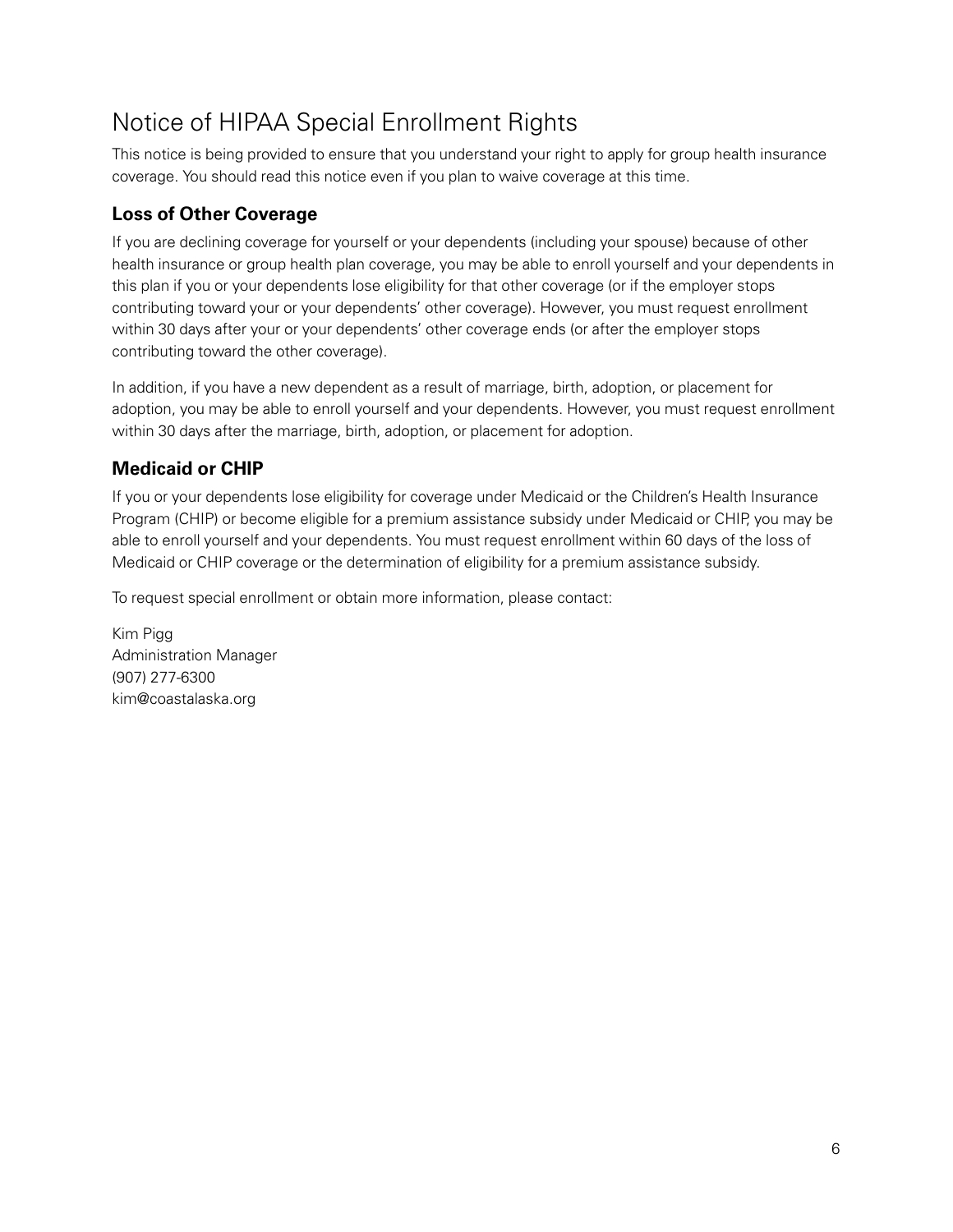# <span id="page-6-0"></span>New Health Insurance Marketplace Coverage Options and Your Health Coverage

# General Information

Now that key parts of the health care law have taken effect, there is a new way to buy health insurance: The Health Insurance Marketplace. To assist you as you evaluate options for you and your family, this notice provides some basic information about the new Marketplace and employment-based health coverage offered by your employer.

# **What is the Health Insurance Marketplace?**

The Marketplace is designed to help you find health insurance that meets your needs and fits your budget. The Marketplace offers "one-stop shopping" to find and compare private health insurance options. You may also be eligible for a new kind of tax credit that lowers your monthly premium right away. For 2021, open enrollment for health insurance coverage through the Marketplace was from November 1, 2020 through December 15, 2020, for coverage starting January 1, 2021. For 2022, open enrollment for health insurance coverage through the Marketplace will be from November 1, 2021 through December 15, 2021, for coverage starting January 1, 2022.

# **Can I Save Money on my Health Insurance Premiums in the Marketplace?**

You may qualify to save money and lower your monthly premium, but only if your employer does not offer coverage, or offers coverage that doesn't meet certain standards. The savings on your premium that you're eligible for depends on your household income.

# **Does Employer Health Coverage Affect Eligibility for Premium Savings through the Marketplace?**

Yes. If you have an offer of health coverage from your employer that meets certain standards, you will not be eligible for a tax credit through the Marketplace and may wish to enroll in your employer's health plan. However, you may be eligible for a tax credit that lowers your monthly premium, or a reduction in certain cost-sharing if your employer does not offer coverage to you at all or does not offer coverage that meets certain standards. If the cost of a plan from your employer that would cover you (and not any other members of your family) is more than 9.78% of your household income (for 2020), or if the coverage your employer provides does not meet the "minimum value" standard set by the Affordable Care Act, you may be eligible for a tax credit.\*

### **If you work full-time and are eligible for coverage under your employer's health plan, the plan satisfies the minimum value standard, and the cost is intended to be affordable based on employee wages.**

If you purchase a health plan through the Marketplace instead of accepting health coverage offered by your employer, then you may lose the employer contribution (if any) to the employer-offered coverage. Also, this employer contribution – as well as your employee contribution to employer-offered coverage – is often excluded from income for Federal and State income tax purposes. Your payments for coverage through the Marketplace are made on an after-tax basis.

## **How Can I Get More Information?**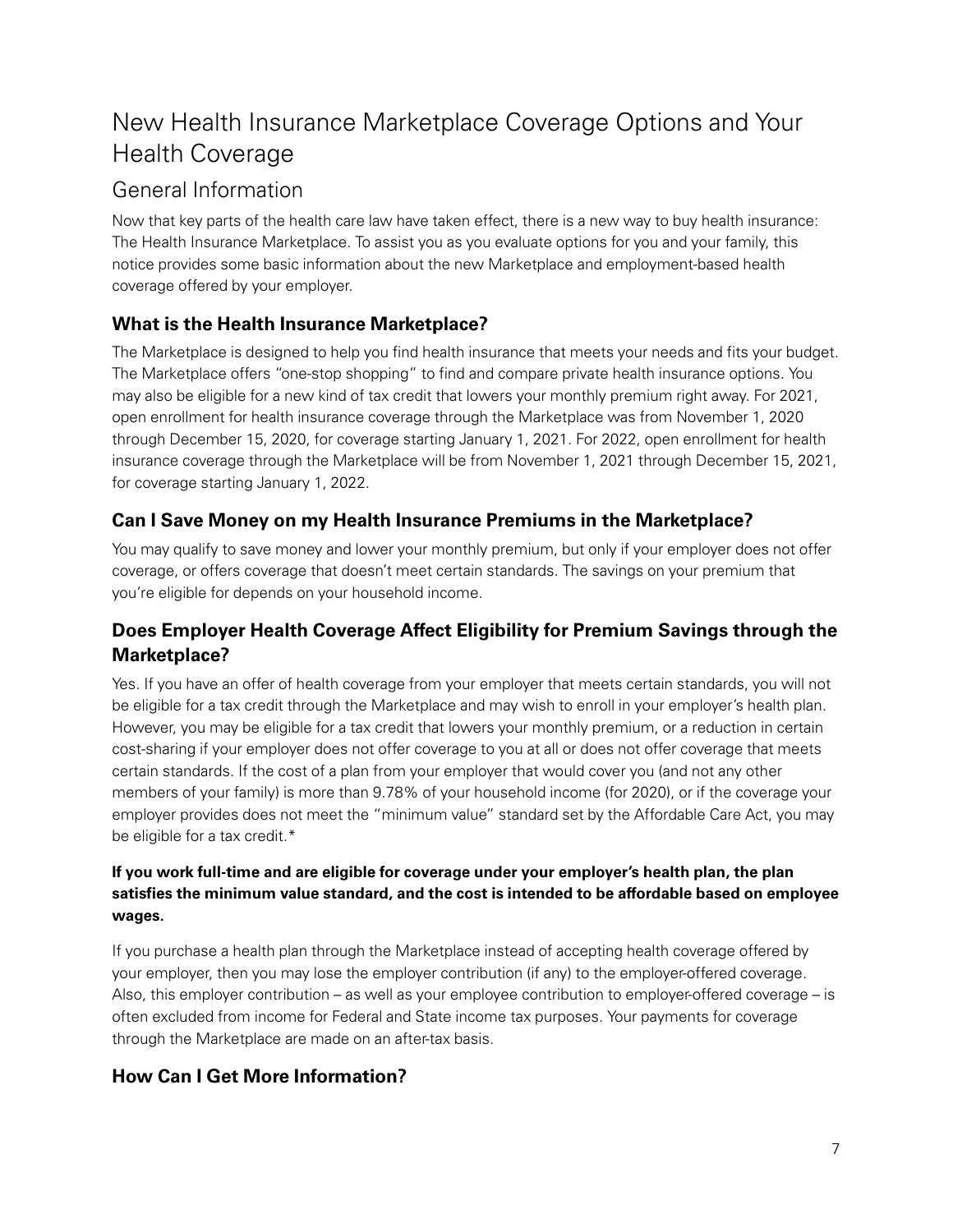For more information about your coverage offered by your employer, please check your Summary Plan Description or contact your Human Resource department at (907) 277-6300.

The Marketplace can help you evaluate your coverage options, including your eligibility for coverage through the Marketplace and its costs. Please visit **www.healthcare.gov** for more information, including an online application for health insurance coverage and contact information for a Health Insurance Marketplace in your area.

\*A health plan provides "minimum value" if the plan's share of the total allowed benefit costs covered by the plan is at least 60% of such costs.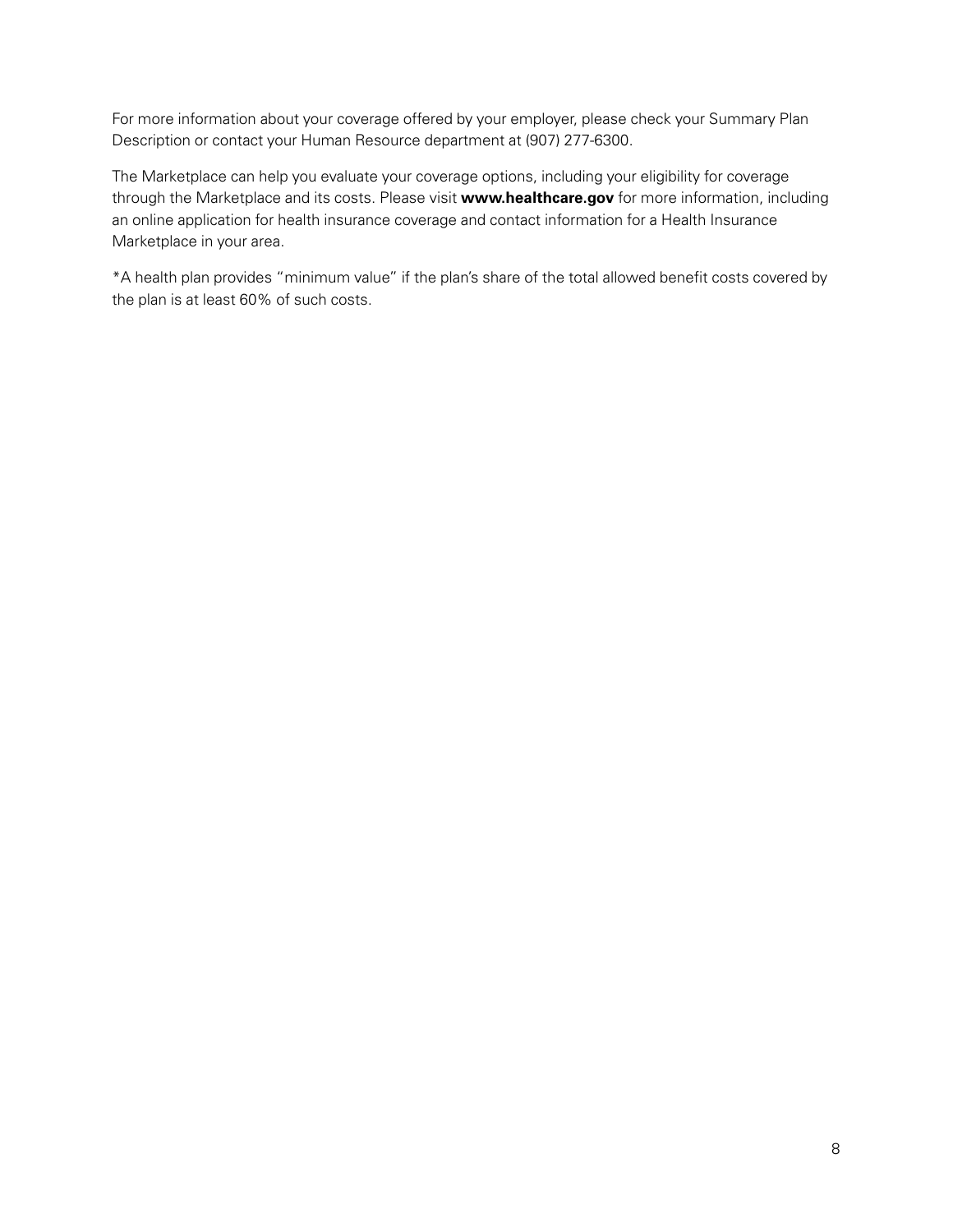### <span id="page-8-0"></span>**CREDITABLE COVERAGE – HP HSA AGG \$2000/20%/\$3500 Essentials + Vision**

# Important Notice about Your Prescription Drug Coverage and Medicare

Please read this notice carefully and keep it where you can find it. This notice has information about your current prescription drug coverage with Alaska Public Broadcasting Health Trust and about your options under Medicare's prescription drug coverage. This information can help you decide whether or not you want to join a Medicare drug plan.

If you are considering joining, you should compare your current coverage, including which drugs are covered at what cost, with the coverage and costs of the plans offering Medicare prescription drug coverage in your area. Information about where you can get help to make decisions about your prescription drug coverage is at the end of this notice.

There are two important things you need to know about your current coverage and Medicare's prescription drug coverage:

- 1. Medicare prescription drug coverage became available in 2006 to everyone with Medicare. You can get this coverage if you join a Medicare Prescription Drug Plan or join a Medicare Advantage Plan (like an HMO or PPO) that offers prescription drug coverage. All Medicare drug plans provide at least a standard level of coverage set by Medicare. Some plans may also offer more coverage for a higher monthly premium.
- 2. Alaska Public Broadcasting Health Trust has determined that the prescription drug coverage offered by the ALASKA PUBLIC BROADCASTING HEALTH TRUST HEALTH & WELFARE BENEFIT PLAN is, on average for all plan participants, expected to pay out as much as standard Medicare prescription drug coverage pays and is therefore considered Creditable Coverage. Because your existing coverage is Creditable Coverage, you can keep this coverage and not pay a higher premium (a penalty) if you later decide to join a Medicare drug plan.

### **When Can You Join A Medicare Drug Plan?**

You can join a Medicare drug plan when you first become eligible for Medicare and each year from October 15th to December 7th.

However, if you lose your current creditable prescription drug coverage, through no fault of your own, you will also be eligible for a two (2) month Special Enrollment Period (SEP) to join a Medicare drug plan.

—————————————————————————————————————————————————————————————————————————————————————————————

#### **What Happens To Your Current Coverage If You Decide to Join A Medicare Drug Plan?**

If you decide to join a Medicare drug plan, your current Alaska Public Broadcasting Health Trust coverage may be affected. If you do decide to join a Medicare drug plan and drop your current Alaska Public Broadcasting Health Trust coverage, be aware that you and your dependents will not be able to get this coverage back until the next open enrollment period.

### **When Will You Pay A Higher Premium (Penalty) To Join A Medicare Drug Plan?**

You should also know that if you drop or lose your current Alaska Public Broadcasting Health Trust coverage and don't join a Medicare drug plan within 63 continuous days after your current coverage ends, you may pay a higher premium (a penalty) to join a Medicare drug plan later.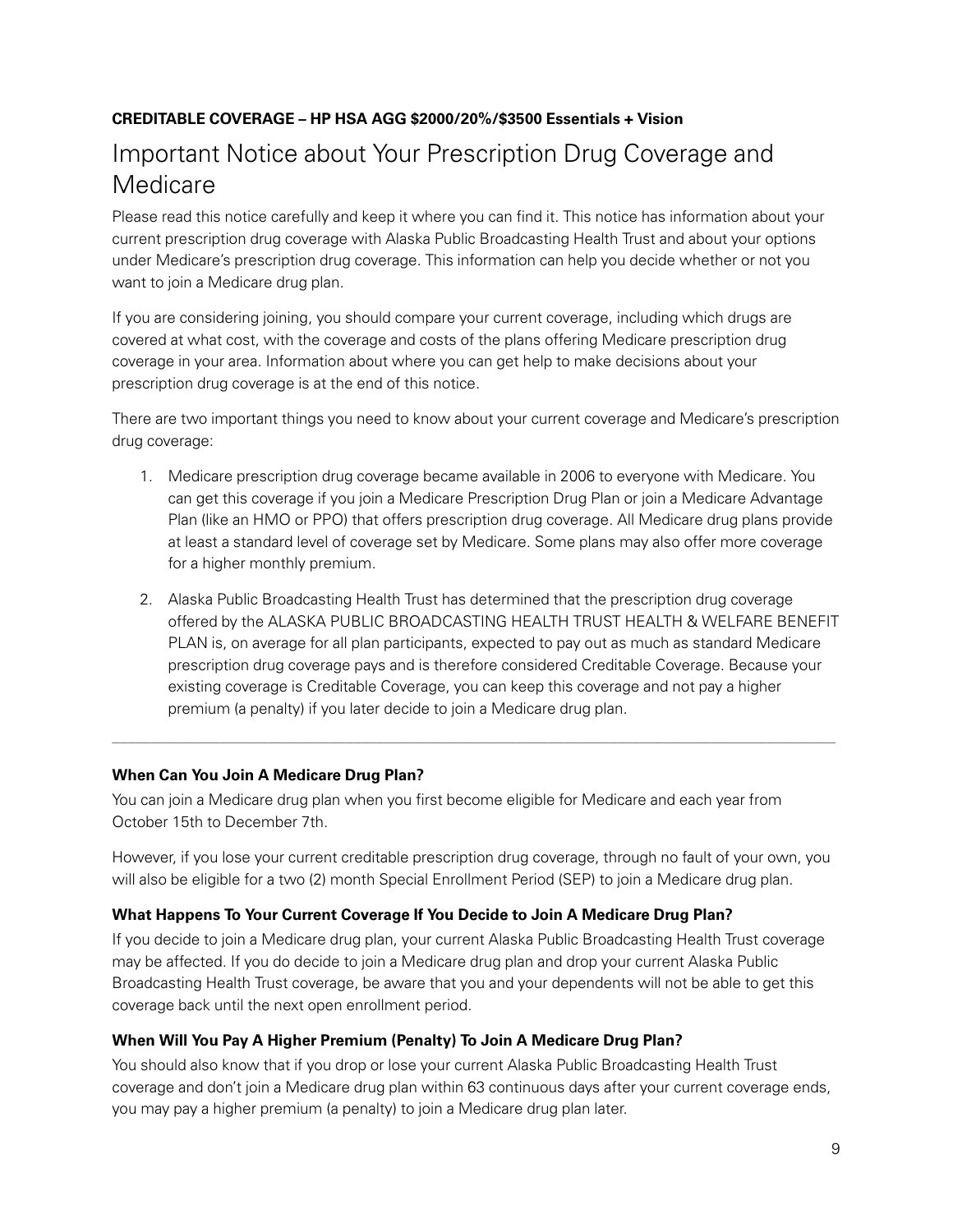If you go 63 continuous days or longer without creditable prescription drug coverage, your monthly premium may go up by at least 1% of the Medicare base beneficiary premium per month for every month that you did not have that coverage.

For example, if you go nineteen months without creditable coverage, your premium may consistently be at least 19% higher than the Medicare base beneficiary premium. You may have to pay this higher premium (a penalty) as long as you have Medicare prescription drug coverage. In addition, you may have to wait until the following October to join.

### **For More Information About This Notice Or Your Current Prescription Drug Coverage…**

Contact the person listed below for further information. NOTE: You'll get this notice each year. You will also get it before the next period you can join a Medicare drug plan, and if this coverage through Alaska Public Broadcasting Health Trust changes. You also may request a copy of this notice at any time.

#### **For More Information About Your Options Under Medicare Prescription Drug Coverage…**

More detailed information about Medicare plans that offer prescription drug coverage is in the "Medicare & You" handbook. You'll get a copy of the handbook in the mail every year you are eligible from Medicare. You may also be contacted directly by Medicare drug plans.

For more information about Medicare prescription drug coverage:

- Visit **www.medicare.gov**.
- Call your State Health Insurance Assistance Program (see the inside back cover of your copy of the "Medicare & You" handbook for their telephone number) for personalized help.
- Call **1-800-MEDICARE** (1-800-633-4227). TTY users should call 1-877-486-2048.

If you have limited income and resources, extra help paying for Medicare prescription drug coverage is available. For information about this extra help, visit Social Security on the web at **www.socialsecurity.gov**, or call them at **1-800-772-1213** (TTY 1-800-325-0778).

**Remember: Keep this Creditable Coverage notice.** If you decide to join one of the Medicare drug plans, you may be required to provide a copy of this notice when you join to show whether or not you have maintained creditable coverage and, therefore, whether or not you are required to pay a higher premium (a penalty).

Date: Commodate: Contract October 23, 2021 Address: 135 Cordova Street

Phone Number: (907) 277-6300

Name of Entity/Sender: Alaska Public Broadcasting Health Trust Contact - Position/Office: Kim Pigg, Administration Manager Anchorage, AK 99501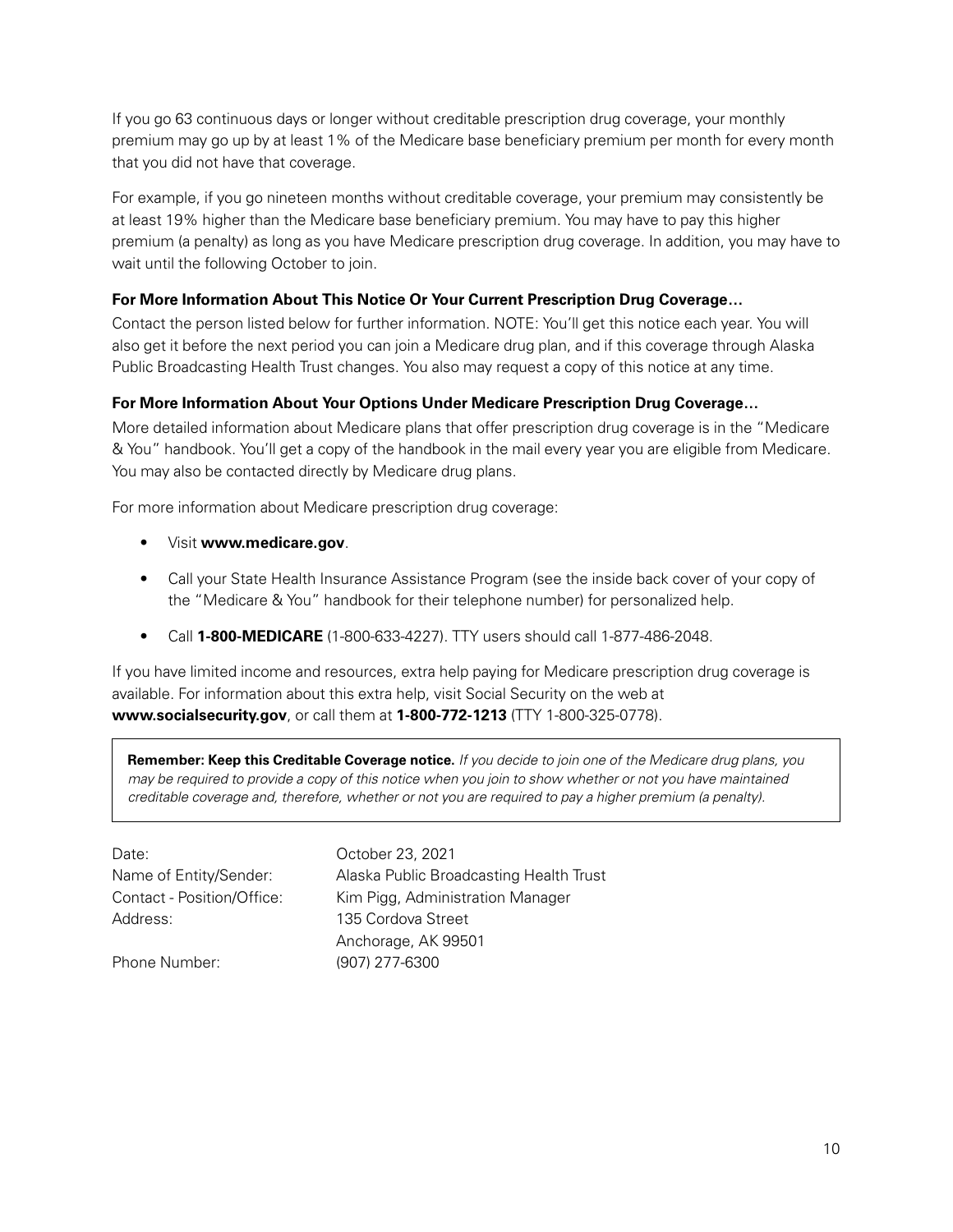# <span id="page-10-0"></span>Premium Assistance Under Medicaid and the Children's Health Insurance Program (CHIP)

If you or your children are eligible for Medicaid or CHIP and you're eligible for health coverage from your employer, your state may have a premium assistance program that can help pay for coverage, using funds from their Medicaid or CHIP programs. If you or your children aren't eligible for Medicaid or CHIP, you won't be eligible for these premium assistance programs but you may be able to buy individual insurance coverage through the Health Insurance Marketplace. For more information, visit **www.healthcare.gov**.

If you or your dependents are already enrolled in Medicaid or CHIP and you live in a State listed below, contact your State Medicaid or CHIP office to find out if premium assistance is available.

If you or your dependents are NOT currently enrolled in Medicaid or CHIP, and you think you or any of your dependents might be eligible for either of these programs, contact your State Medicaid or CHIP office or dial **1-877-KIDS NOW** or **www.insurekidsnow.gov** to find out how to apply. If you qualify, ask your state if it has a program that might help you pay the premiums for an employer-sponsored plan.

If you or your dependents are eligible for premium assistance under Medicaid or CHIP, as well as eligible under your employer plan, your employer must allow you to enroll in your employer plan if you aren't already enrolled. This is called a "special enrollment" opportunity, and **you must request coverage within 60 days of being determined eligible for premium assistance.**

If you have questions about enrolling in your employer plan, contact the Department of Labor at **www.askebsa.dol.gov** or call **1-866-444-EBSA (3272)**.

If you live in one of the following states, you may be eligible for assistance paying your employer health plan premiums. The following list of states is current as of July 31, 2021. Contact your State **for more information on eligibility –**

—————————————————————————————————————————————————————————————————————————————————————————————

List begins on next page.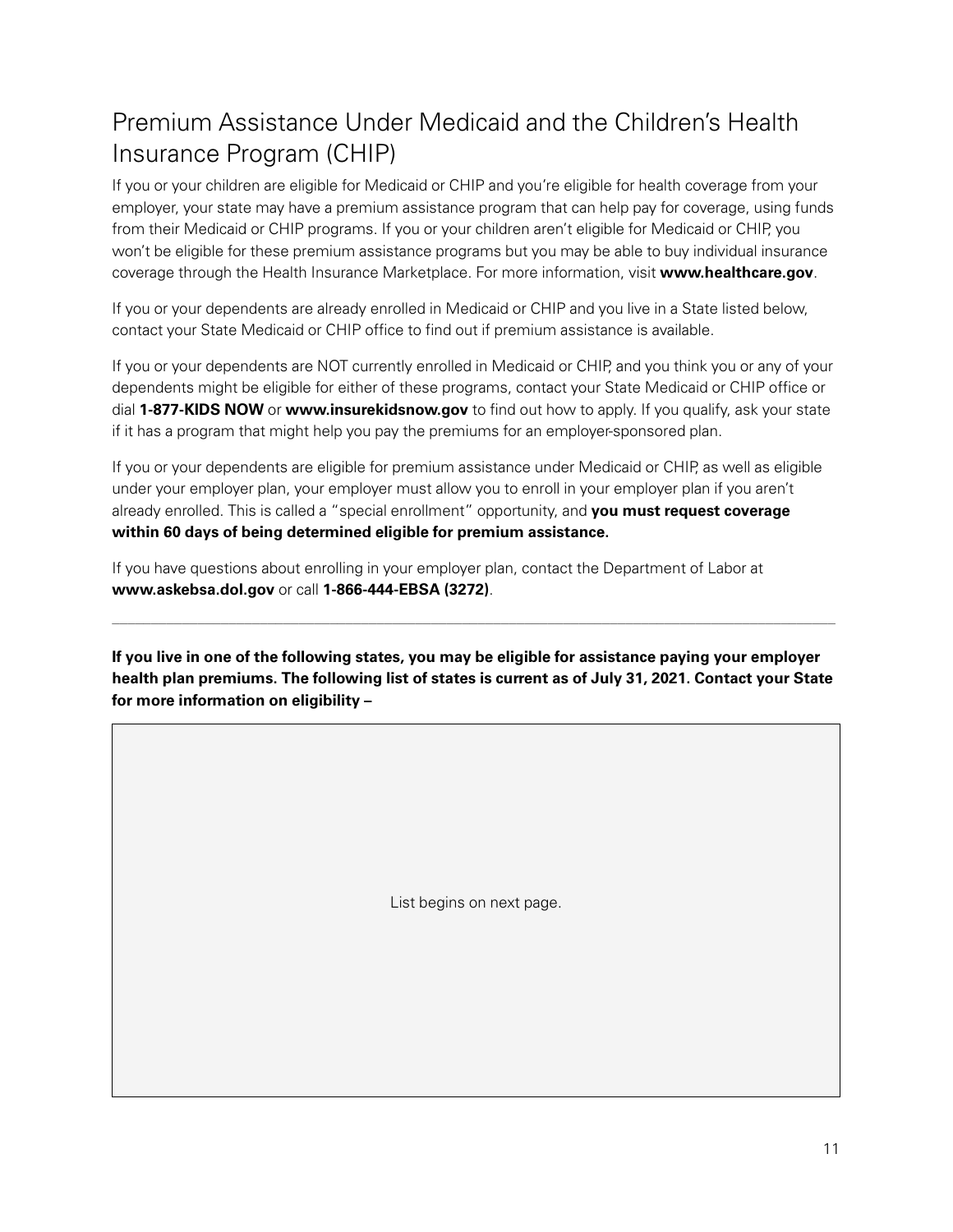| <b>ALABAMA - Medicaid</b>                                                                                                                                                                                                                                                                                                            | <b>COLORADO - Health First Colorado (Colorado's</b><br>Medicaid Program) & Child Health Plan Plus (CHP+)                                                                                                                                                                                                                                                                                                                              |
|--------------------------------------------------------------------------------------------------------------------------------------------------------------------------------------------------------------------------------------------------------------------------------------------------------------------------------------|---------------------------------------------------------------------------------------------------------------------------------------------------------------------------------------------------------------------------------------------------------------------------------------------------------------------------------------------------------------------------------------------------------------------------------------|
| Website: www.myalhipp.com<br>Phone: 1-855-692-5447                                                                                                                                                                                                                                                                                   | Health First Colorado Website: www.healthfirstcolorado.com<br>Health First Colorado Member Contact Center:<br>1-800-221-3943 / State Relay 711<br>CHP+ Website:<br>www.colorado.gov/pacific/hcpf/child-health-plan-plus<br>CHP + Customer Service: 1-800-359-1991 / State Relay 711<br>Health Insurance Buy-In Program (HIBI):<br>www.colorado.gov/pacific/hcpf/health-insurance-buy-program<br>HIBI Customer Service: 1-855-692-6442 |
| <b>ALASKA - Medicaid</b>                                                                                                                                                                                                                                                                                                             | <b>FLORIDA - Medicaid</b>                                                                                                                                                                                                                                                                                                                                                                                                             |
| The AK Health Insurance Premium Payment Program<br>Website: www.myakhipp.com<br>Phone: 1-866-251-4861<br>Email: CustomerService@MyAKHIPP.com<br>Medicaid Eligibility:<br>www.dhss.alaska.gov/dpa/Pages/medicaid/default.aspx                                                                                                         | Website: www.flmedicaidtplrecovery.com/<br>flmedicaidtplrecovery.com/hipp<br>Phone: 1-877-357-3268                                                                                                                                                                                                                                                                                                                                    |
| <b>ARKANSAS - Medicaid</b>                                                                                                                                                                                                                                                                                                           | <b>GEORGIA - Medicaid</b>                                                                                                                                                                                                                                                                                                                                                                                                             |
| Website: www.myarhipp.com<br>Phone: 1-855-MyARHIPP (855-692-7447)                                                                                                                                                                                                                                                                    | Website: www.medicaid.georgia.gov/health-insurance-<br>premium-payment-program-hipp<br>Phone: 678-564-1162 ext 2131                                                                                                                                                                                                                                                                                                                   |
| <b>CALIFORNIA - Medicaid</b>                                                                                                                                                                                                                                                                                                         | <b>INDIANA - Medicaid</b>                                                                                                                                                                                                                                                                                                                                                                                                             |
| Health Insurance Premium Payment (HIPP) Program Website:<br>www.dhcs.ca.gov/hipp<br>Phone: 916-445-8322<br>Email: hipp@dhcs.ca.gov                                                                                                                                                                                                   | Healthy Indiana Plan for low-income adults ages 19-64<br>Website: www.in.gov/fssa/hip<br>Phone: 1-877-438-4479<br>All other Medicaid<br>Website: www.in.gov/medicaid<br>Phone: 1-800-457-4584                                                                                                                                                                                                                                         |
| <b>IOWA - Medicaid and CHIP (Hawki)</b>                                                                                                                                                                                                                                                                                              | <b>MONTANA - Medicaid</b>                                                                                                                                                                                                                                                                                                                                                                                                             |
| Medicaid Website: https://dhs.iowa.gov/ime/members<br>Medicaid Phone: 1-800-338-8366<br>Hawki Website: https://dhs.iowa.gov/Hawki<br>Hawki Phone: 1-800-257-8563<br>HIPP Website:<br>https://dhs.iowa.gov/ime/members/medicaid-a-to-z/hipp<br>HIPP Phone: 1-888-346-9562                                                             | Website:<br>www.dphhs.mt.gov/MontanaHealthcarePrograms/HIPP<br>Phone: 1-800-694-3084                                                                                                                                                                                                                                                                                                                                                  |
| <b>KANSAS - Medicaid</b>                                                                                                                                                                                                                                                                                                             | <b>NEBRASKA - Medicaid</b>                                                                                                                                                                                                                                                                                                                                                                                                            |
| Website: www.kdheks.gov/hcf/default.htm<br>Phone: 1-800-792-4884                                                                                                                                                                                                                                                                     | Website: www.accessnebraska.ne.gov<br>Phone: 1-855-632-7633<br>Lincoln: 402-473-7000 Omaha: 402-595-1178                                                                                                                                                                                                                                                                                                                              |
| <b>KENTUCKY - Medicaid</b>                                                                                                                                                                                                                                                                                                           | <b>NEVADA - Medicaid</b>                                                                                                                                                                                                                                                                                                                                                                                                              |
| Kentucky Integrated Health Insurance Premium Payment<br>Program (KI-HIPP) Website:<br>www.chfs.ky.gov/agencies/dms/member/Pages/kihipp.aspx<br>Phone: 1-855-459-6328<br>Email: kihipp.program@ky.gov<br>KCHIP Website: www.kidshealth.ky.gov/Pages/index.aspx<br>Phone: 1-877-524-4718<br>Kentucky Medicaid Website: www.chfs.ky.gov | Medicaid Website: www.dhcfp.nv.gov<br>Medicaid Phone: 1-800-992-0900                                                                                                                                                                                                                                                                                                                                                                  |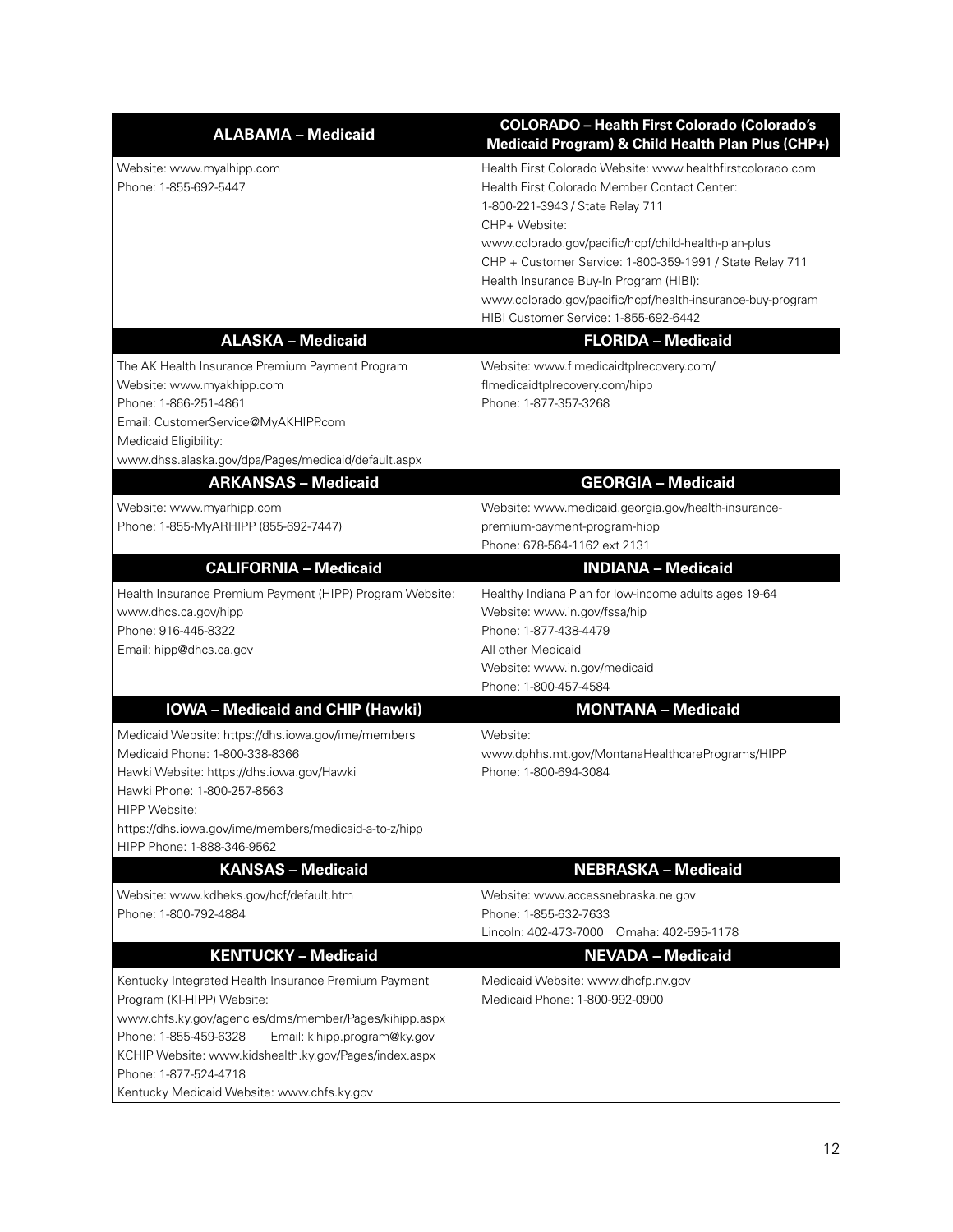| <b>LOUISIANA - Medicaid</b>                                                                      | <b>NEW HAMPSHIRE - Medicaid</b>                                               |
|--------------------------------------------------------------------------------------------------|-------------------------------------------------------------------------------|
| Website: www.medicaid.la.gov or www.ldh.la.gov/lahipp                                            | Website: www.dhhs.nh.gov/oii/hipp.htm                                         |
| Phone: 1-888-342-6207 (Medicaid hotline) or                                                      | Phone: 603-271-5218                                                           |
| 1-855-618-5488 (LaHIPP)                                                                          | HIPP toll free number: 1-800-852-3345, ext 5218                               |
| <b>MAINE - Medicaid</b>                                                                          | <b>NEW JERSEY - Medicaid and CHIP</b>                                         |
| Website: www.maine.gov/dhhs/ofi/applications-forms                                               | Medicaid Website:                                                             |
| Phone: 1-800-442-6003 TTY: Maine relay 711                                                       | www.state.nj.us/humanservices/dmahs/clients/medicaid                          |
| Private Health Insurance Premium Webpage:<br>www.maine.gov/dhhs/ofi/applications-forms           | Medicaid Phone: 609-631-2392<br>CHIP Website: www.njfamilycare.org/index.html |
| Phone: 1-800-977-6740 TTY: Maine relay 711                                                       | CHIP Phone: 1-800-701-0710                                                    |
| <b>MASSACHUSETTS - Medicaid and CHIP</b>                                                         | <b>NEW YORK - Medicaid</b>                                                    |
| Website:                                                                                         | Website: www.health.ny.gov/health_care/medicaid                               |
| www.mass.gov/info-details/masshealth-premium-assistance-pa                                       | Phone: 1-800-541-2831                                                         |
| Phone: 1-800-862-4840                                                                            |                                                                               |
| <b>MINNESOTA - Medicaid</b>                                                                      | <b>NORTH CAROLINA - Medicaid</b>                                              |
| Website: www.mn.gov/dhs/people-we-serve/children-and-                                            | Website: www.medicaid.ncdhhs.gov                                              |
| families/health-care/health-care-programs/programs-and-                                          | Phone: 919-855-4100                                                           |
| services/other-insurance.jsp<br>Phone: 1-800-657-3739                                            |                                                                               |
| <b>MISSOURI-Medicaid</b>                                                                         | <b>NORTH DAKOTA - Medicaid</b>                                                |
| Website: www.dss.mo.gov/mhd/participants/pages/hipp.htm                                          | Website: www.nd.gov/dhs/services/medicalserv/medicaid                         |
| Phone: 573-751-2005                                                                              | Phone: 1-844-854-4825                                                         |
| <b>OKLAHOMA - Medicaid and CHIP</b>                                                              | <b>UTAH - Medicaid and CHIP</b>                                               |
| Website: www.insureoklahoma.org                                                                  | Medicaid Website: www.medicaid.utah.gov                                       |
| Phone: 1-888-365-3742                                                                            | CHIP Website: www.health.utah.gov/chip<br>Phone: 1-877-543-7669               |
| <b>OREGON - Medicaid</b>                                                                         | <b>VERMONT-Medicaid</b>                                                       |
|                                                                                                  |                                                                               |
| Website: www.healthcare.oregon.gov/Pages/index.aspx or<br>www.oregonhealthcare.gov/index-es.html | Website: www.greenmountaincare.org<br>Phone: 1-800-250-8427                   |
| Phone: 1-800-699-9075                                                                            |                                                                               |
| <b>PENNSYLVANIA - Medicaid</b>                                                                   | <b>VIRGINIA - Medicaid and CHIP</b>                                           |
| Website: www.dhs.pa.gov/providers/Providers/Pages/Medical/                                       | Website: www.coverva.org/hipp                                                 |
| HIPP-Program.aspx                                                                                | Medicaid Phone: 1-800-432-5924                                                |
| Phone: 1-800-692-7462                                                                            | CHIP Phone: 1-855-242-8282                                                    |
| <b>RHODE ISLAND - Medicaid and CHIP</b>                                                          | <b>WASHINGTON - Medicaid</b>                                                  |
| Phone: 1-855-697-4347<br>Website: www.eohhs.ri.gov                                               | Website: www.hca.wa.gov                                                       |
| Direct RIte Share Line: 401-462-0311                                                             | Phone: 1-800-562-3022                                                         |
| <b>SOUTH CAROLINA - Medicaid</b>                                                                 | <b>WEST VIRGINIA - Medicaid</b>                                               |
| Website: www.scdhhs.gov                                                                          | Website: www.mywvhipp.com                                                     |
| Phone: 1-888-549-0820                                                                            | Toll-free phone: 1-855-MyWVHIPP (1-855-699-8447)                              |
| <b>SOUTH DAKOTA - Medicaid</b>                                                                   | <b>WISCONSIN - Medicaid and CHIP</b>                                          |
| Website: www.dss.sd.gov                                                                          | Website: www.dhs.wisconsin.gov/badgercareplus/p-10095.htm                     |
| Phone: 1-888-828-0059                                                                            | Phone: 1-800-362-3002                                                         |
| <b>TEXAS - Medicaid</b>                                                                          | <b>WYOMING - Medicaid</b>                                                     |
| Website: www.gethipptexas.com                                                                    | Website: www.health.wyo.gov/healthcarefin/medicaid/                           |
| Phone: 1-800-440-0493                                                                            | programs-and-eligibility<br>Phone: 1-800-251-1269                             |
|                                                                                                  |                                                                               |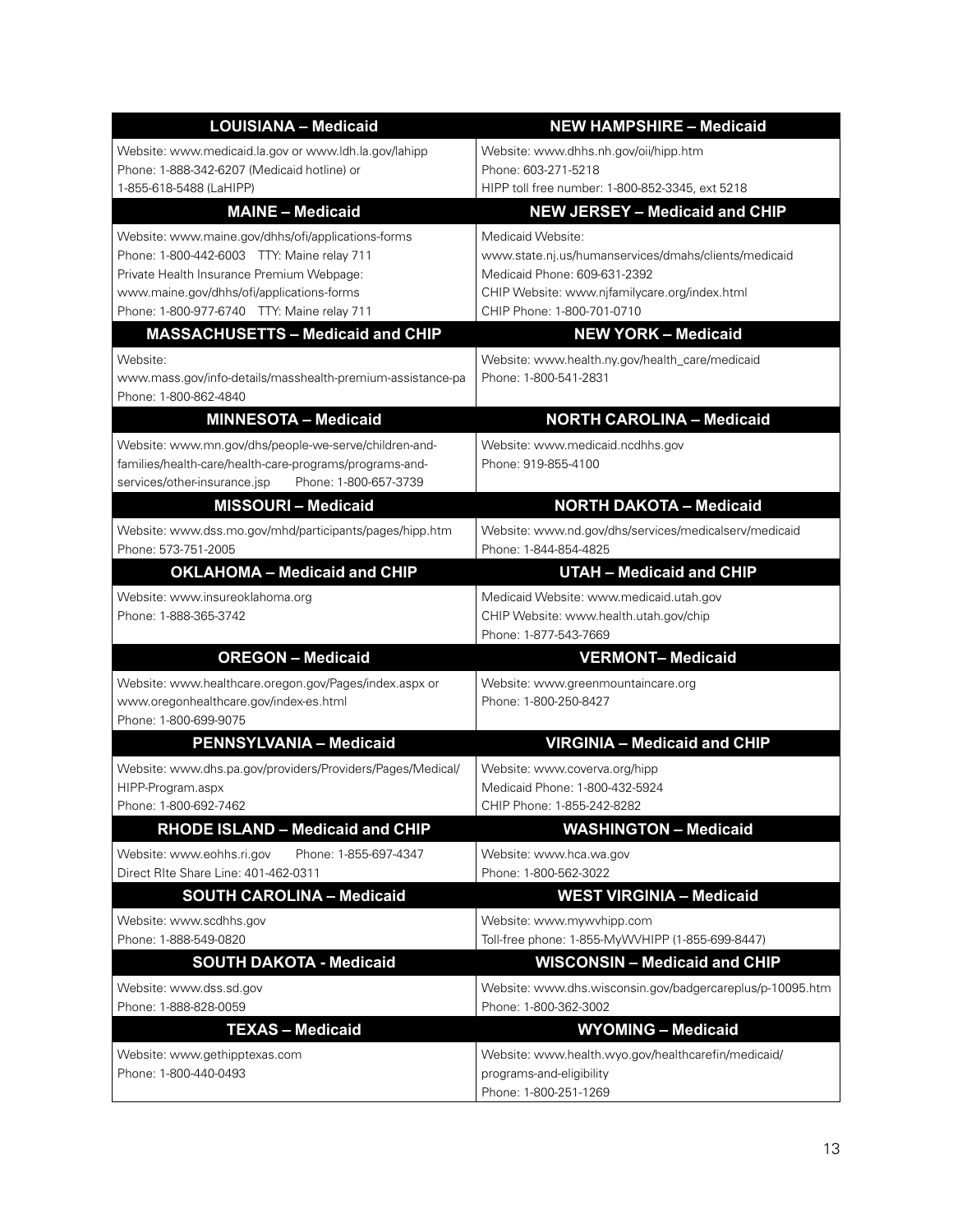To see if any other states have added a premium assistance program since July 31, 2021, or for more information on special enrollment rights, contact either:

Employee Benefits Security Administration Centers for Medicare & Medicaid Services **www.dol.gov/agencies/ebsa www.cms.hhs.gov**

U.S. Department of Labor U.S. Department of Health and Human Services 1-866-444-EBSA (3272) 1-877-267-2323, Menu Option 4, Ext. 61565

### **Paperwork Reduction Act Statement**

According to the Paperwork Reduction Act of 1995 (Pub. L. 104-13) (PRA), no persons are required to respond to a collection of information unless such collection displays a valid Office of Management and Budget (OMB) control number. The Department notes that a Federal agency cannot conduct or sponsor a collection of information unless it is approved by OMB under the PRA, and displays a currently valid OMB control number, and the public is not required to respond to a collection of information unless it displays a currently valid OMB control number. See 44 U.S.C. 3507. Also, notwithstanding any other provisions of law, no person shall be subject to penalty for failing to comply with a collection of information if the collection of information does not display a currently valid OMB control number. See 44 U.S.C. 3512.

The public reporting burden for this collection of information is estimated to average approximately seven minutes per respondent. Interested parties are encouraged to send comments regarding the burden estimate or any other aspect of this collection of information, including suggestions for reducing this burden, to the U.S. Department of Labor, Employee Benefits Security Administration, Office of Policy and Research, Attention: PRA Clearance Officer, 200 Constitution Avenue, N.W., Room N-5718, Washington, DC 20210 or email ebsa.opr@dol.gov and reference the OMB Control Number 1210-0137.

**OMB Control Number 1210-0137 (Expires 1/31/2023)**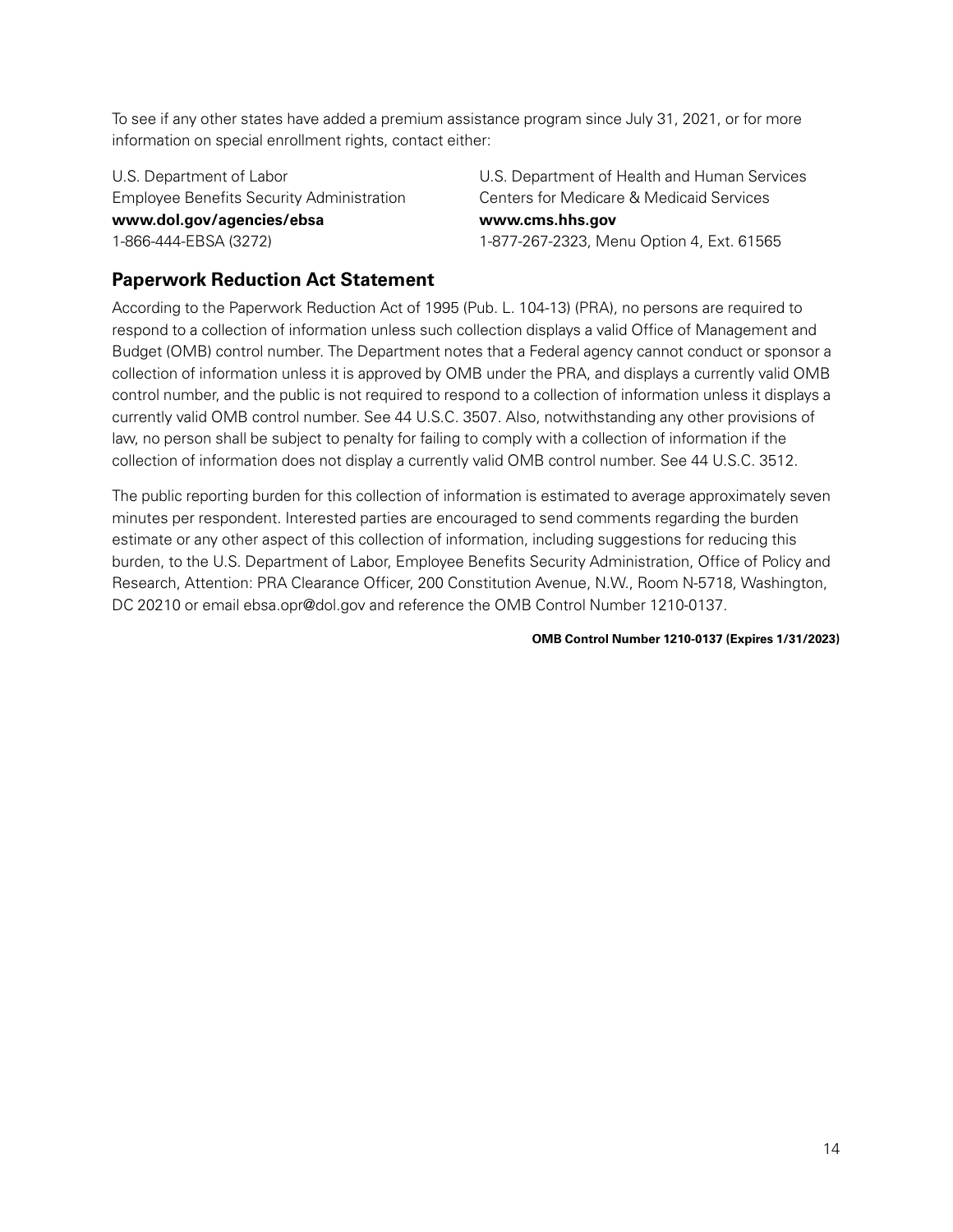# <span id="page-14-0"></span>Model General Notice of COBRA Continuation Coverage Rights Continuation Coverage Rights Under COBRA

# **Introduction**

You're getting this notice in case, once enrolled, your coverage under a group health plan (the Plan) ends due to a qualifying life event (described later). This notice has important information about your right to COBRA continuation coverage, which is a temporary extension of coverage under the Plan. **This notice explains COBRA continuation coverage, when it may become available to you and your family, and what you need to do to protect your right to get it.** When you become eligible for COBRA, you may also become eligible for other coverage options that may cost less than COBRA continuation coverage.

The right to COBRA continuation coverage was created by a federal law, the Consolidated Omnibus Budget Reconciliation Act of 1985 (COBRA). COBRA continuation coverage can become available to you and other members of your family when group health coverage would otherwise end. For more information about your rights and obligations under the Plan and under federal law, you should review the Plan's Summary Plan Description or contact the Plan Administrator.

**You may have other options available to you when you lose group health coverage.** For example, you may be eligible to buy an individual plan through the Health Insurance Marketplace. By enrolling in coverage through the Marketplace, you may qualify for lower costs on your monthly premiums and lower out-of-pocket costs. Additionally, you may qualify for a 30-day special enrollment period for another group health plan for which you are eligible (such as a spouse's plan), even if that plan generally doesn't accept late enrollees.

## **What is COBRA continuation coverage?**

COBRA continuation coverage is a continuation of Plan coverage when it would otherwise end because of a life event. This is also called a "qualifying event." Specific qualifying events are listed later in this notice. After a qualifying event, COBRA continuation coverage must be offered to each person who is a "qualified beneficiary." You, your spouse, and your dependent children could become qualified beneficiaries if coverage under the Plan is lost because of the qualifying event. Under the Plan, qualified beneficiaries who elect COBRA continuation coverage may be required to pay for COBRA continuation coverage.

If you're an employee, you'll become a qualified beneficiary if you lose your coverage under the Plan because of the following qualifying events:

- Your hours of employment are reduced, or
- Your employment ends for any reason other than your gross misconduct.

If you're the spouse of an employee, you'll become a qualified beneficiary if you lose your coverage under the Plan because of the following qualifying events:

- Your spouse dies;
- Your spouse's hours of employment are reduced;
- Your spouse's employment ends for any reason other than his or her gross misconduct;
- Your spouse becomes entitled to Medicare benefits (under Part A, Part B, or both); or
- You become divorced or legally separated from your spouse.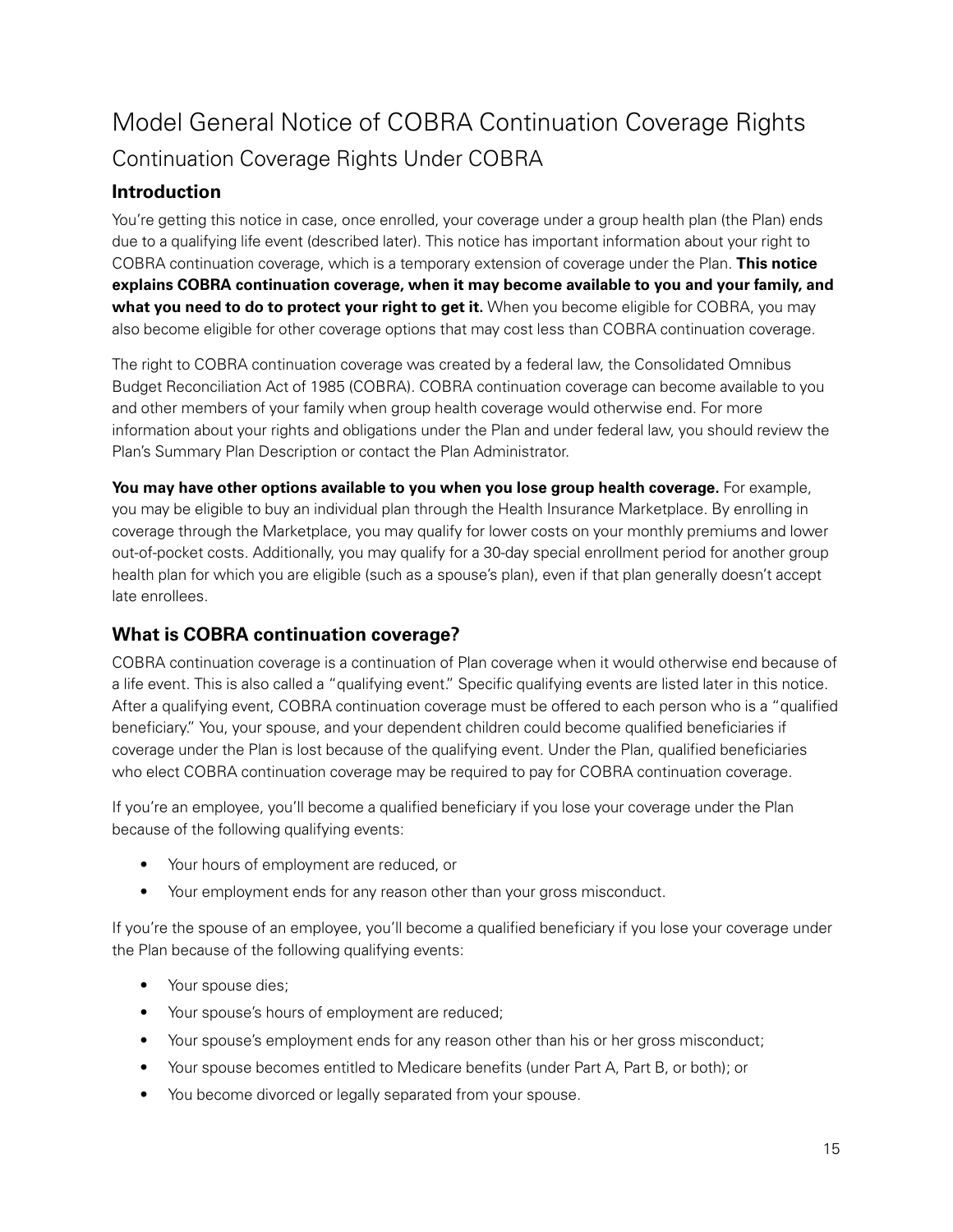Your dependent children will become qualified beneficiaries if they lose coverage under the Plan because of the following qualifying events:

- The parent-employee dies;
- The parent-employee's hours of employment are reduced;
- The parent-employee's employment ends for any reason other than his or her gross misconduct;
- The parent-employee becomes entitled to Medicare benefits (Part A, Part B, or both);
- The parents become divorced or legally separated; or
- The child stops being eligible for coverage under the Plan as a "dependent child."

### **When is COBRA continuation coverage available?**

The Plan will offer COBRA continuation coverage to qualified beneficiaries only after the Plan Administrator has been notified that a qualifying event has occurred. The employer must notify the Plan Administrator of the following qualifying events:

- The end of employment or reduction of hours of employment;
- Death of the employee; or
- The employee's becoming entitled to Medicare benefits (under Part A, Part B, or both).

For all other qualifying events (divorce or legal separation of the employee and spouse or a dependent child's losing eligibility for coverage as a dependent child), you must notify the Plan Administrator within 60 days after the qualifying event occurs. You must provide this notice to:

Kim Pigg Administration Manager (907) 277-6300 kim@coastalaska.org

### **How is COBRA continuation coverage provided?**

Once the Plan Administrator receives notice that a qualifying event has occurred, COBRA continuation coverage will be offered to each of the qualified beneficiaries. Each qualified beneficiary will have an independent right to elect COBRA continuation coverage. Covered employees may elect COBRA continuation coverage on behalf of their spouses, and parents may elect COBRA continuation coverage on behalf of their children.

COBRA continuation coverage is a temporary continuation of coverage that generally lasts for 18 months due to employment termination or reduction of hours of work. Certain qualifying events, or a second qualifying event during the initial period of coverage, may permit a beneficiary to receive a maximum of 36 months of coverage.

There are also ways in which this 18-month period of COBRA continuation coverage can be extended:

#### **Disability extension of 18-month period of COBRA continuation coverage**

If you or anyone in your family covered under the Plan is determined by Social Security to be disabled and you notify the Plan Administrator in a timely fashion, you and your entire family may be entitled to get up to an additional 11 months of COBRA continuation coverage, for a maximum of 29 months. The disability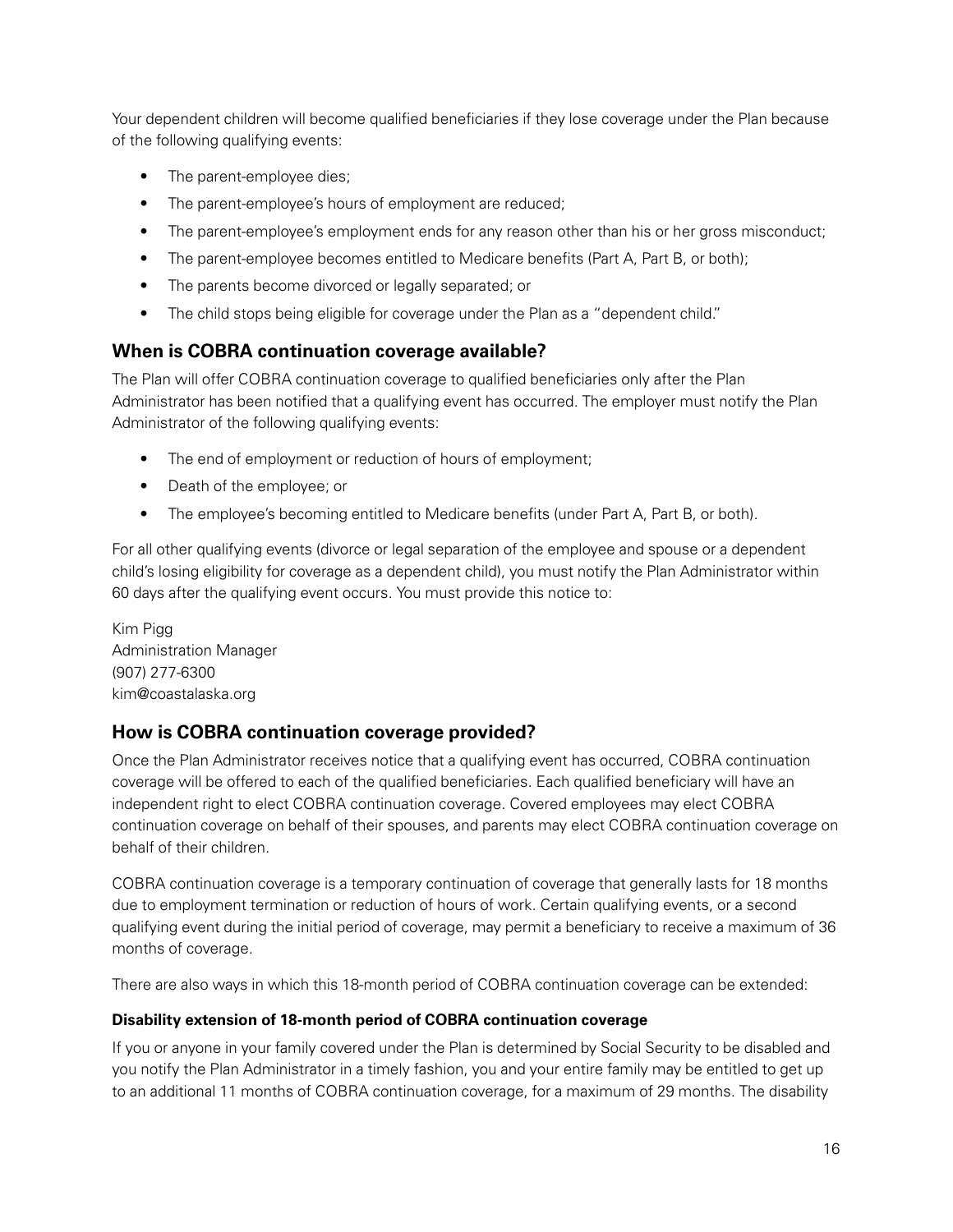would have to have started at some time before the 60th day of COBRA continuation coverage and must last at least until the end of the 18-month period of COBRA continuation coverage. You must provide this notice to:

Kim Pigg Administration Manager (907) 277-6300 kim@coastalaska.org

### **Second qualifying event extension of 18-month period of continuation coverage**

If your family experiences another qualifying event during the 18 months of COBRA continuation coverage, the spouse and dependent children in your family can get up to 18 additional months of COBRA continuation coverage, for a maximum of 36 months, if the Plan is properly notified about the second qualifying event. This extension may be available to the spouse and any dependent children getting COBRA continuation coverage if the employee or former employee dies; becomes entitled to Medicare benefits (under Part A, Part B, or both); gets divorced or legally separated; or if the dependent child stops being eligible under the Plan as a dependent child. This extension is only available if the second qualifying event would have caused the spouse or dependent child to lose coverage under the Plan had the first qualifying event not occurred.

### **Are there other coverage options besides COBRA Continuation Coverage?**

Yes. Instead of enrolling in COBRA continuation coverage, there may be other coverage options for you and your family through the Health Insurance Marketplace, Medicare, Medicaid, Children's Health Insurance Program (CHIP), or other group health plan coverage options (such as a spouse's plan) through what is called a "special enrollment period." Some of these options may cost less than COBRA continuation coverage. You can learn more about many of these options at **www.healthcare.gov**.

## **Can I enroll in Medicare instead of COBRA continuation coverage after my group health plan coverage ends?**

In general, if you don't enroll in Medicare Part A or B when you are first eligible because you are still employed, after the Medicare initial enrollment period, you have an 8-month special enrollment period\* to sign up for Medicare Part A or B, beginning on the earlier of

- The month after your employment ends; or
- The month after group health plan coverage based on current employment ends.

### \*For more information on the 8-month special enrollment period visit: **www.medicare.gov/sign-up-change-plans/how-do-i-get-parts-a-b/part-a-part-b-sign-up-periods**

If you don't enroll in Medicare and elect COBRA continuation coverage instead, you may have to pay a Part B late enrollment penalty and you may have a gap in coverage if you decide you want Part B later. If you elect COBRA continuation coverage and later enroll in Medicare Part A or B before the COBRA continuation coverage ends, the Plan may terminate your continuation coverage. However, if Medicare Part A or B is effective on or before the date of the COBRA election, COBRA coverage may not be discontinued on account of Medicare entitlement, even if you enroll in the other part of Medicare after the date of the election of COBRA coverage.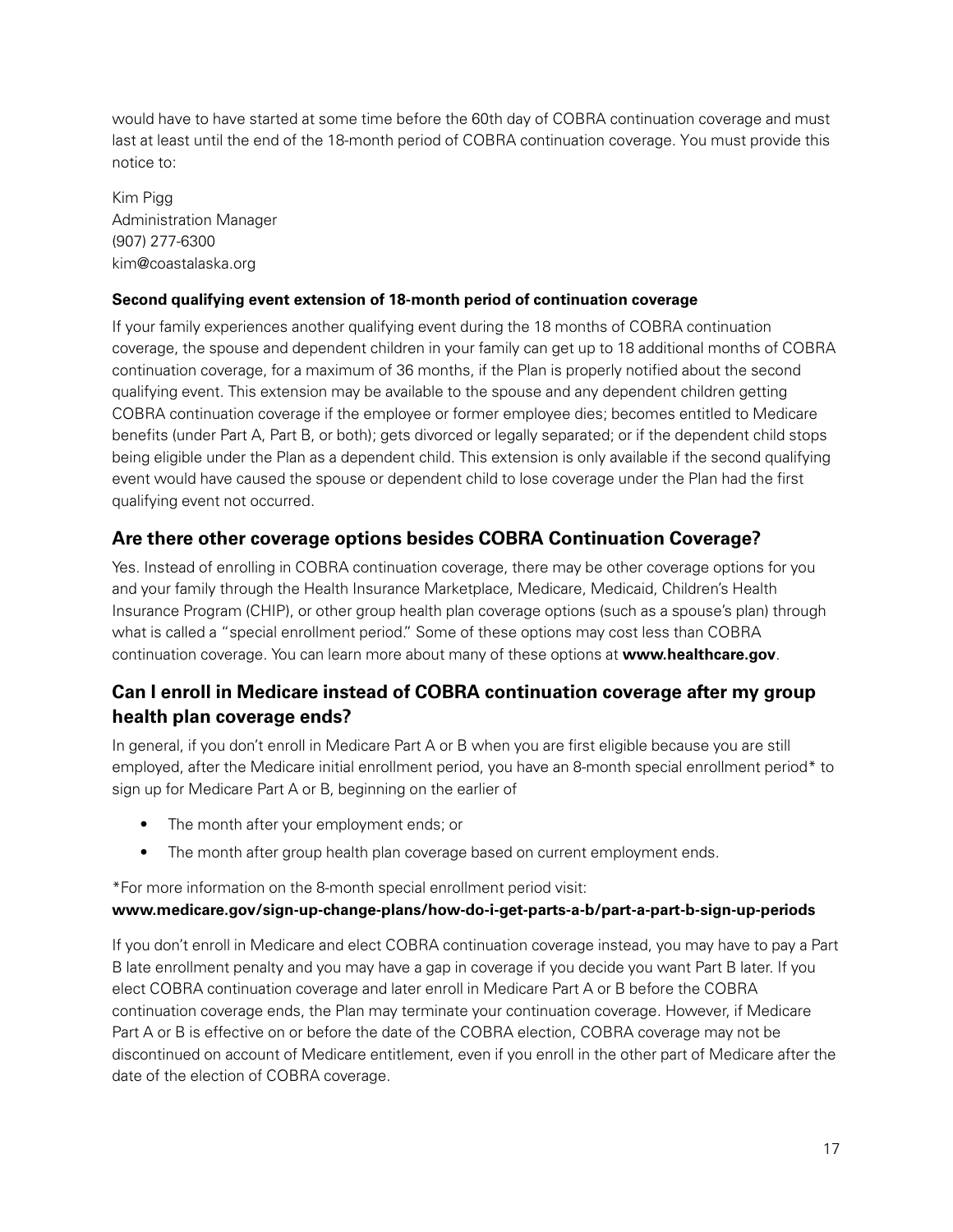If you are enrolled in both COBRA continuation coverage and Medicare, Medicare will generally pay first (primary payer) and COBRA continuation coverage will pay second. Certain plans may pay as if secondary to Medicare, even if you are not enrolled in Medicare.

For more information visit **www.medicare.gov/medicare-and-you**.

# **If you have questions**

Questions concerning your Plan or your COBRA continuation coverage rights should be addressed to the contact or contacts identified below. For more information about your rights under the Employee Retirement Income Security Act (ERISA), including COBRA, the Patient Protection and Affordable Care Act, and other laws affecting group health plans, contact the nearest Regional or District Office of the U.S. Department of Labor's Employee Benefits Security Administration (EBSA) in your area or visit **www.dol.gov/ebsa**. (Addresses and phone numbers of Regional and District EBSA Offices are available through EBSA's website.) For more information about the Marketplace, visit **www.healthcare.gov**.

## **Keep your Plan informed of address changes**

To protect your family's rights, let the Plan Administrator know about any changes in the addresses of family members. You should also keep a copy, for your records, of any notices you send to the Plan Administrator.

## **Plan contact information**

To obtain more information about the Plan and COBRA continuation coverage upon request, contact the following person:

ALASKA PUBLIC BROADCASTING HEALTH TRUST HEALTH & WELFARE BENEFIT PLAN Kim Pigg Administration Manager (907) 277-6300 kim@coastalaska.org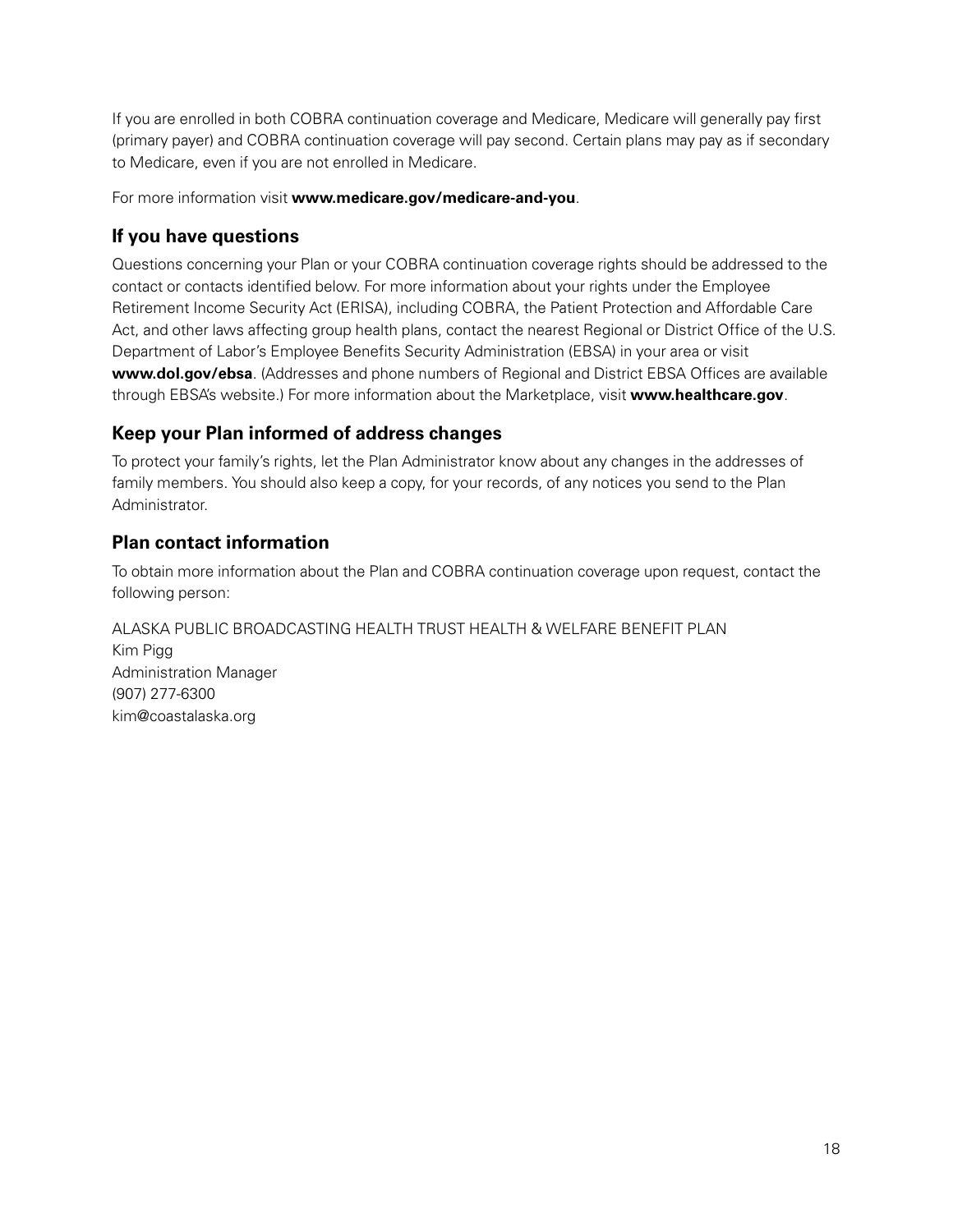# <span id="page-18-0"></span>Your Rights and Protections Against Surprise Medical Bills

### **When you get emergency care or get treated by an out-of-network provider at an in-network hospital or ambulatory surgical center, you are protected from surprise billing or balance billing.**

### **New Federal Legislation Effective 1/1/2022**

Included in the Consolidated Appropriations Act 2021 were requirements for health plans to provide protections against Surprise Medical Bills. These protections apply to services received on or after 1/1/2022 and apply to both grandfathered and non-grandfathered group health plans, as well as grandmothered plans and traditional indemnity plans without a network.

## **What is "balance billing" (sometimes called "surprise billing")?**

When you see a doctor or other health care provider, you may owe certain out-of-pocket costs, such as a copayment, coinsurance, and/or a deductible. You may have other costs or have to pay the entire bill if you see a provider or visit a health care facility that isn't in your health plan's network.

"Out-of-network" describes providers and facilities that haven't signed a contract with your health plan. Out-of-network providers may be permitted to bill you for the difference between what your plan agreed to pay and the full amount charged for a service. This is called "**balance billing**." This amount is likely more than in-network costs for the same service and might not count toward your annual out-of-pocket limit.

"Surprise billing" is an unexpected balance bill. This can happen when you can't control who is involved in your care—like when you have an emergency or when you schedule a visit at an in-network facility but are unexpectedly treated by an out-of-network provider.

## **You are protected from balance billing for:**

### **Emergency Services**

If you have an emergency medical condition and get emergency services from an out-of-network provider or facility, the most the provider or facility may bill you is your plan's in-network cost-sharing amount (such as copayments and coinsurance). You **can't** be balance billed for these emergency services. This includes services you may get after you're in stable condition, unless you give written consent and give up your protections not to be balanced billed for these post-stabilization services.

As of February 2021, the following 18 states had enacted comprehensive Balance Billing Protections: California, Colorado, Connecticut, Florida, Georgia, Illinois, Maine, Maryland, Michigan, New Hampshire, New Jersey, New Mexico, New York, Ohio, Oregon Texas, Virginia, Washington.

As of February 2021, the following 15 states had enacted limited Balance-Billing Protections: Arizona, Delaware, Indiana, Iowa, Massachusetts, Minnesota, Mississippi, Missouri, Nebraska, Nevada, North Carolina, Pennsylvania, Rhode Island, Vermont, West Virginia.

Generally, those state passed protections apply to fully insured medical plans governed by the specific state and not self-funded medical plans. Check the state insurance commissioner website for details on specific state laws.

If your state is not listed, check your state commissioner's website as states may adopt a surprising billing